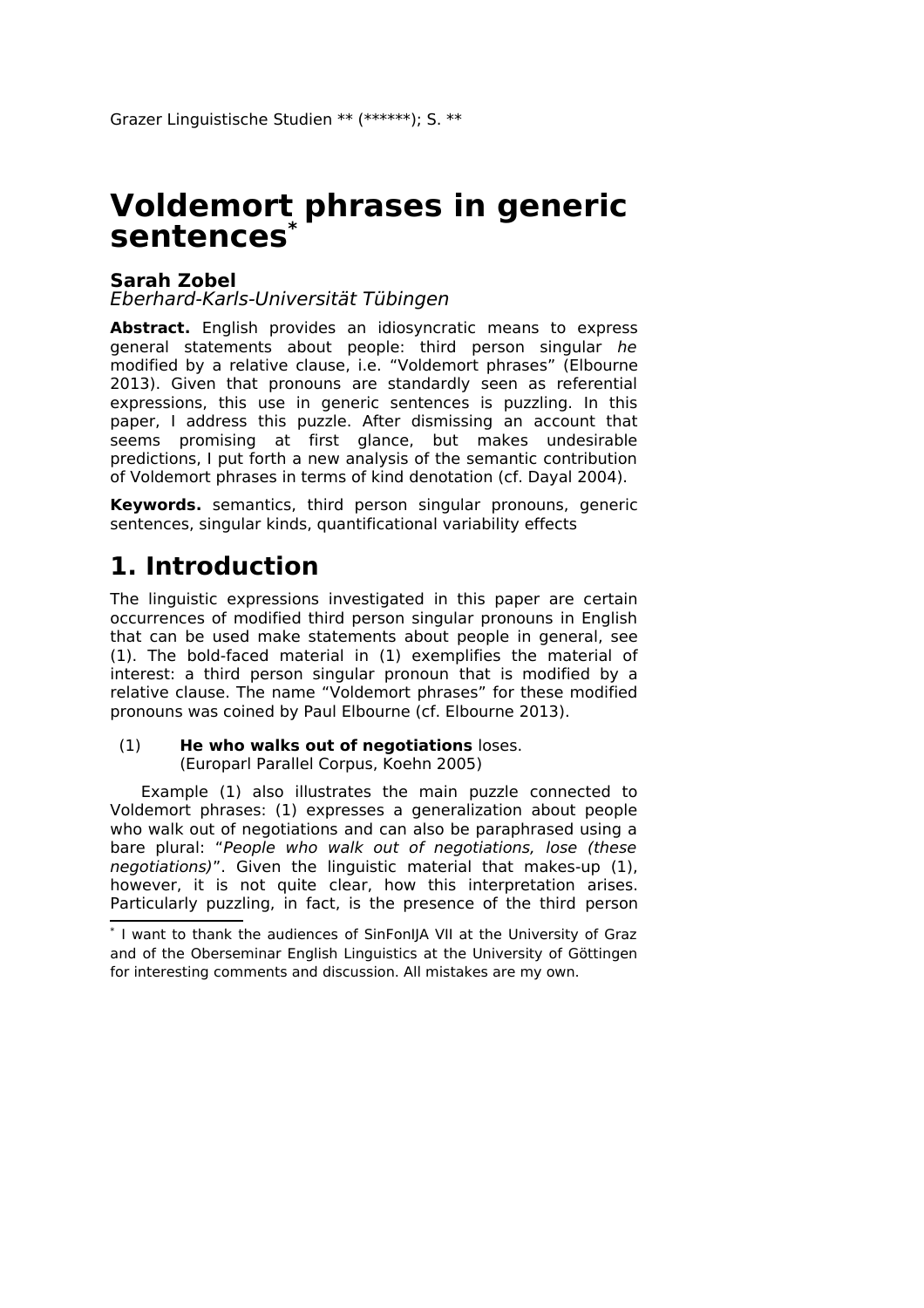singular pronoun he inside the Voldemort phrase. As a prototypical referential expression, he is expected to denote a given, single male individual. In (1), this is not the case.

\_\_\_\_\_\_\_\_\_\_\_\_\_\_\_\_\_\_\_\_\_\_\_\_\_\_\_\_\_\_\_\_\_\_\_\_\_\_\_\_\_\_\_\_\_\_\_\_\_\_\_\_\_\_\_\_\_\_\_\_\_\_\_\_\_\_\_\_

The aim of this paper is to provide an analysis of the semantic contribution of Voldemort phrases in generic sentences. I start this investigation by showing that the relevant occurrences of he inside Voldemort phrases do not constitute genuine impersonal uses of he (Section 2). A promising analysis that predicts this, but fails to capture the data is discarded. Section 3 provides further observations on the cross-linguistic picture, as well as on alternatives for Voldemort phrases in English. In Section 4, I present my proposal for the semantic contribution of Voldemort phrases. I build on insights from the recent syntactic and semantic literature on personal pronouns and demonstratives (Elbourne 2008, 2013), on free relatives (Caponigro 2003; Tredinnik 2005; Hinterwimmer 2008), on quantificational variability effects (Hinterwimmer 2005), and on kind-denoting expressions (Chierchia 1998; Dayal 2004). The formal proposal is put forth in Section 5, and Section 6 concludes.

A brief side note: in line with the referential function of pronouns, Voldemort phrases also occur with a referential, though name-like, interpretation. The prime example for this use is (2), the "phrase" after which Voldemort phrases were named. $1$ 

#### (2) **He Who Must Not Be Named** has killed Lily Potter.

One central difference between the name-like use and the one discussed in this paper is that in the latter, usually only masculine he occurs.<sup>[2](#page-1-1)</sup> In the referential use, both forms occur. The name-like use will be left aside in this paper.

### **2. He is not used impersonally**

One possible way to account for Voldemort phrases in generic sentences like (1) is to assume that third person singular he allows for an "impersonal use", similar to English second person you, exemplified in (3).

<span id="page-1-0"></span><sup>&</sup>lt;sup>1</sup> In the Harry Potter series by J.K. Rowling, Lord Voldemort, Harry Potter's main antagonist, is referred to either as "He Who Must Not Be Named" or as "You Know Who".

<span id="page-1-1"></span> $2$  The use of feminine she in Voldemort phrases in generic sentences is attested, but only in general statements about women. Lelia Glass (p.c.) suggested that statements about people in general with she who feel like an effort to be politically correct by not using a generic masculine form.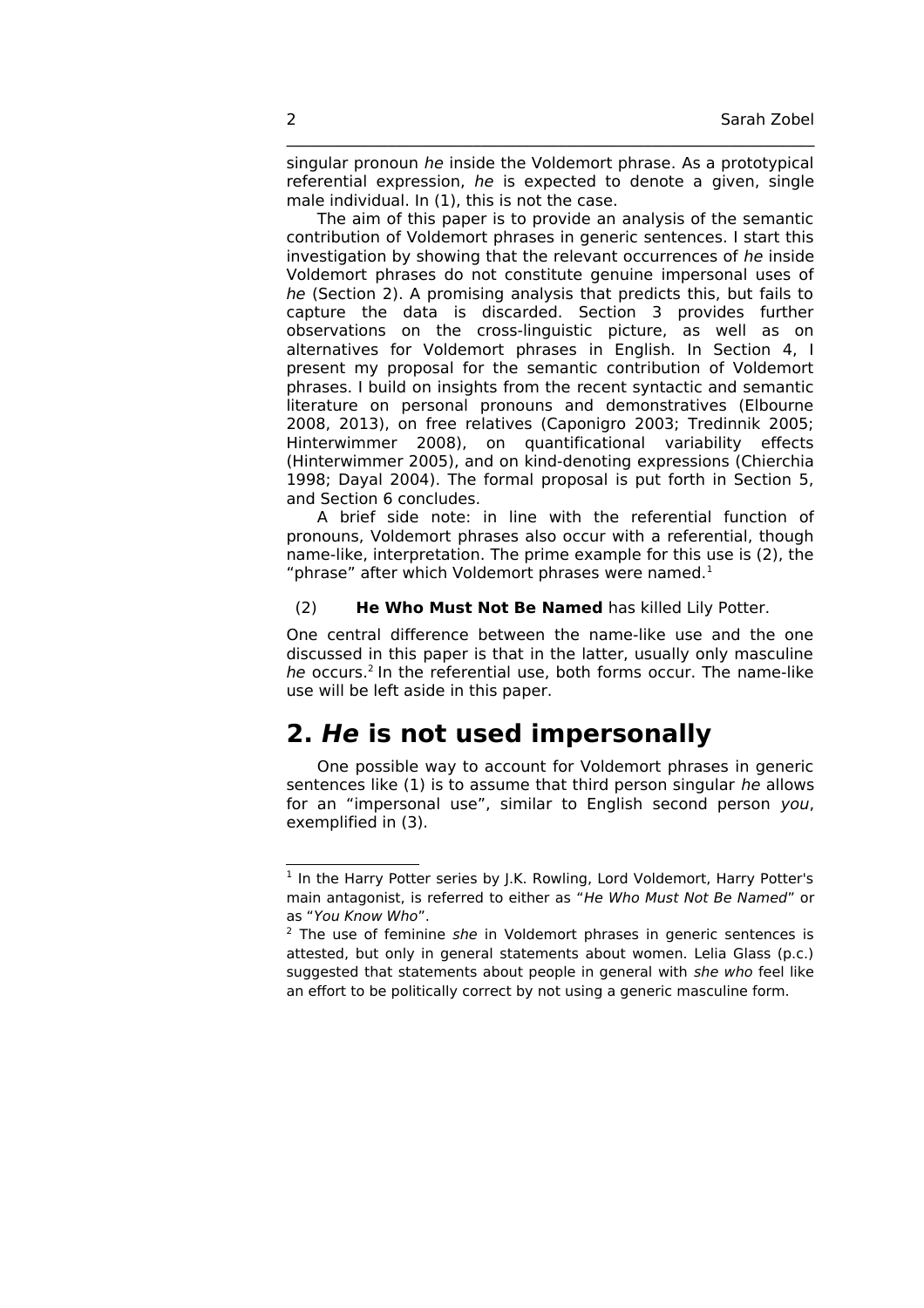#### (3) If **you** walk out of negotiations, **you** lose.

Example (3) expresses the same generalization as (1), i.e. a generalization about people who walk out of negotiations, and like he in (1), you does not seem to contribute its standard meaning to the truth-conditions of (3): neither of the two occurrences of you denote the addressee of the utterance (Kitagawa & Lehrer 1990; Malamud 2006).

\_\_\_\_\_\_\_\_\_\_\_\_\_\_\_\_\_\_\_\_\_\_\_\_\_\_\_\_\_\_\_\_\_\_\_\_\_\_\_\_\_\_\_\_\_\_\_\_\_\_\_\_\_\_\_\_\_\_\_\_\_\_\_\_\_\_\_\_

Even though this idea seems attractive at first glance, it does not capture the data. The central counter-argument is that the generic interpretation observable for (1) arises only when he is part of a Voldemort phrase. As soon as the relative clause is omitted, the sentence can only express a statement about a specific male person, see (4).

(4) **He** loses.

If third person singular he had a genuine impersonal use, the presence or absence of a modifying relative clause should not have an impact on its availability. The impersonal use of you (i) is available without any modifying material, and (ii) is in fact unavailable when you is modified by a relative clause. The first point is illustrated in (5): while (5-a) cannot express a general statement about people,  $(5-b)$  is naturally interpreted in this way.<sup>[3](#page-2-0)</sup>

- (5) a. **He** should respect his parents.
	- b. **You** should respect your parents.

The second point is illustrated in (6): if you is modified by a relative clause, it can only be interpreted referentially, and consequently, the relative clause has to be interpreted as an appositive/nonrestrictive relative clause.

- (6) a. \***You** who walk out of negotiations lose.
	- b. **You**, who walk out of negotiations, lose.

The examples in (5) and (6) also provide a further counterargument: the sentences in (5) only differ in the choice of pronoun; (6-a) is the result of substituting you for he in (1). If he had a genuine impersonal use that is observable in sentences like (1), the lack of generic interpretation for (5-a) and (6-b) is unexpected. Genuine impersonal uses of personal and impersonal pronouns are substitutable salva veritate (cf. Kitagawa & Lehrer 1990, Zobel 2014). For instance, in varienties of English in which the dedicated impersonal pronoun one is still actively used, one and impersonally used you are freely interchangable, compare you/one vs. he in (7).

<span id="page-2-0"></span> $3$  You is always ambiguous between its referential and its impersonal use.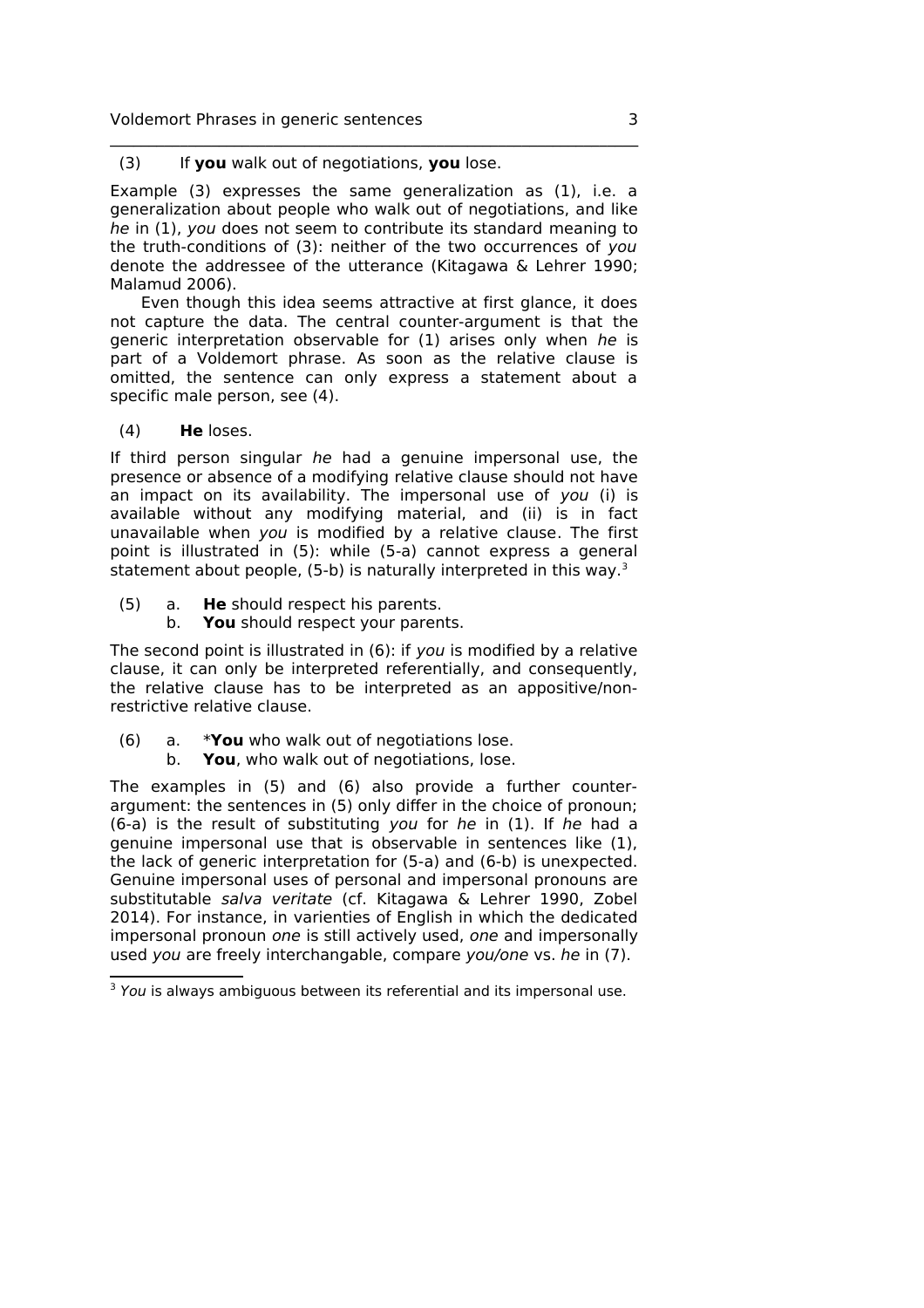- (7) a. **You** should respect your parents.
	- b. **One** should respect one's parents.

c. **He** should respect his parents. (= 5-a)

While (7-a) and (7-b) express the same general statement, (7-c) can only express a statement about a given male individual.

\_\_\_\_\_\_\_\_\_\_\_\_\_\_\_\_\_\_\_\_\_\_\_\_\_\_\_\_\_\_\_\_\_\_\_\_\_\_\_\_\_\_\_\_\_\_\_\_\_\_\_\_\_\_\_\_\_\_\_\_\_\_\_\_\_\_\_\_

These observations already preclude an analysis of Voldemort phrases in generic sentences suggested in Elbourne (2013). Elbourne (2013:205ff) introduces Voldemort phrases as further evidence for his analysis of pronouns as definite descriptions. He assumes that all personal pronouns are semantically definite determiners with an obligatorily unpronounced NP-complement:

- (8) a. General structure of pronouns: [[pronoun NP] si]
	- b.  $[[he]]^g = [[she]]^g = [[it]]^g = [[the]]^g =$  $λf_{(e, sb)}$ . λs:  $s ∈ D_s$  &  $∃!x f(x)(s)=1$ .  $(x f(x)(s)=1$ (Elbourne 2013:193)

Since relative clauses are usually analyzed as "attaching to nouns or noun phrases", the presence of the relative clause in Voldemort phrases supports his suggested structure in (8-a); the structure of Voldemort phrases is given in (9).

(9) [[he [ NP [who... ]]] si] (Elbourne 2013:207)

Given these assumptions, Elbourne suggests that the interpretation of sentences like (10) (repeats (1)) can be derived if the generic operator Gen (cf. Krifka et al. 1995, Mari et al. 2013) binds the situation variable  $s_i$  that is introduced by he: generic quantification over situations indirectly induces generic quantification over (male) individuals that walk out of negotiations.

(10) **He who** walks out of negotiations loses.

It is unclear whether the account that Elbourne sketches captures the semantics of sentences like (10). The formal proposal resulting from Elbourne's suggestion requires that for every situation that is generically quantified over there is a unique individual that walks out of negotiations; this requirement is played by the uniqueness presupposition associated with the pronominal meaning. Since the Voldemort phrase is part of the restrictor of Gen, this presupposition has to be met globally, i.e. inside the discourse context. This, to my mind however, means that (10) is in fact a statement about a single individual.

Irrespective of whether this criticism is sound, though, an even bigger problem for Elbourne's suggestion exists: it predicts that the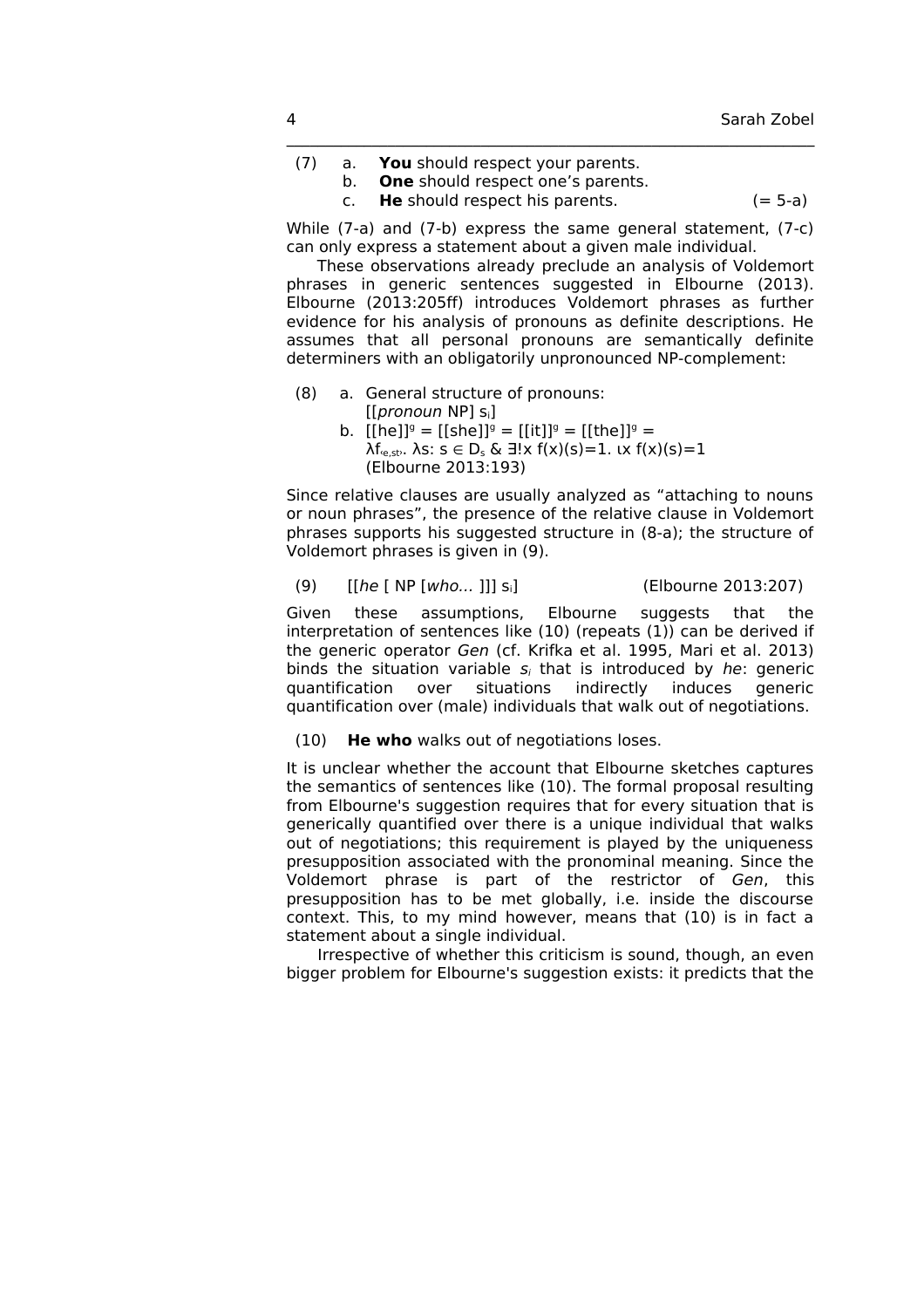situation variable  $s_i$  of bare third person singular pronouns should be bindable by Gen, as well. This means that the generic interpretation found with sentences like (10) arises irrespective of the presence of a relative clause, and that (4) should have a generic interpretation. In other words, he is predicted to have an impersonal use, contrary to fact.<sup>[4](#page-4-0)</sup>

\_\_\_\_\_\_\_\_\_\_\_\_\_\_\_\_\_\_\_\_\_\_\_\_\_\_\_\_\_\_\_\_\_\_\_\_\_\_\_\_\_\_\_\_\_\_\_\_\_\_\_\_\_\_\_\_\_\_\_\_\_\_\_\_\_\_\_\_

In sum, the comparisons between he and you/one strongly suggest that for Voldemort phrases in generic sentences, he is not used impersonally. Consequently, Elbourne's suggested account does not capture the data adequately.

The central observation of this section, which I argue has to be captured by any analysis of Voldemort phrases in generic sentences, is that the relative clause plays a central role in deriving the generic interpretation for sentences like (10). Before presenting my analysis of Voldemort phrases in Section 4, I discuss new data and its implications in Section 3.

## **3. Further observations**

### **3.1. English vs. other European languages**

Investigations into the forms corresponding to Voldemort phrases in other European languages suggest that the possibility to use these phrases to express general statements is an idiosyncratic property of English. In other European languages, a third person singular pronoun followed by a relative clause seems to be consistently interpreted referentially: the pronoun refers to a specific (given) individual and the relative clause is interpreted non-restrictively. This is the case for, for instance, the direct translation of (1) into German, see (11-a).

- (11) a. ??**Er, der** sich aus Verhandlungen zurückzieht, verliert. he who himself out negotiations pulls-out loses
	- b. **Wer** sich aus Verhandlungen zurückzieht, verliert. who himself out negotiations pulls-out loses

The intended meaning of (1) is best expressed in German by translating the Voldemort phrase as a free relative, see (11-b). Another possible, but generally dispreferred translation into German is via the expression der(jenige), der... (Engl. 'that who'),

<span id="page-4-0"></span> $4$  The same problem arises if one assumes that in sentences like (10), third person singular he contributes an individual variable that is bound by Gen. Since the relative clause does not play a crucial role in this account, either, a generic interpretation for (4) is predicted, as well.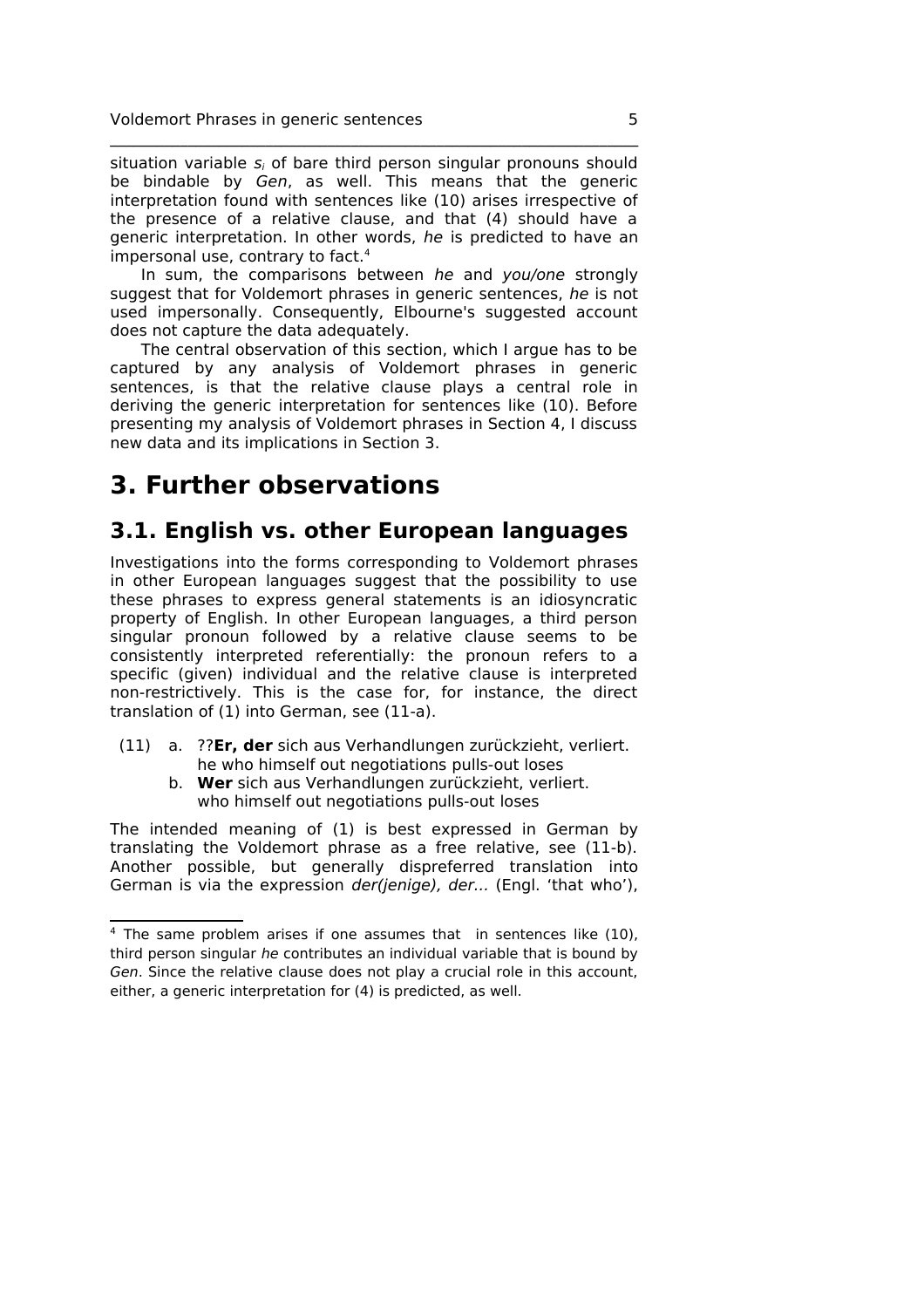i.e. a definite/demonstrative combined with a restrictive relative clause, see (12).

\_\_\_\_\_\_\_\_\_\_\_\_\_\_\_\_\_\_\_\_\_\_\_\_\_\_\_\_\_\_\_\_\_\_\_\_\_\_\_\_\_\_\_\_\_\_\_\_\_\_\_\_\_\_\_\_\_\_\_\_\_\_\_\_\_\_\_\_

(12) **Der(jenige), der** sich aus Verhandlungen zurückzieht, verliert.

Dem/def who himself out negotiations pulls-out loses

Other European languages can be grouped relative to which of the types of expressions found in German they provide and use. Crucially, none of the languages that I investigated replicates the English combination he who. Consider the English examples and their translations in (13) and (14) (Europarl Parallel Corpus).<sup>[5](#page-5-0)</sup>

- (13) a. **He who** goes cautiously, goes safely and goes far.
	- b. **Celui qui** avance avec prudence va sûrement et va loin. (F) the-one who advances with prudence goes securely and goes far
	- c. **Chi** va piano va sano e lontano. (I) who goes slowly goes healthily and far
- (14) a. **He who** sows the wind shall reap the whirlwind. b. **Qui** sème le vent récoltera sans doute la tempête. (F) who sows the wind will-reap without doubt the storm
	- c. **Wie** wind zaait zal storm oogsten. (D) who wind sows shall storm reap

In sum, the results of this small-scale cross-linguistic study suggest that the lingustic means found in other European languages as counterparts for English Voldemort phrases fall into two general classes of expressions: (i) free relatives and (ii) the combination "demonstrative/definite + restrictive relative".

Since no literal equivalent to he who seems to exist in other languages, the question arises whether English provides alternative expressions to Voldemort phrases that can be related directly to the expressions found in other European languages.

### **3.2. Alternatives to he who in English**

Are there alternative ways in English to express the general statements that are expressed by sentences containing Voldemort phrases? Do these exemplify either of the two strategies found in other European languages? In this subsection, it is shown that (i) "ordinary" free relatives are not a viable option in English, and that (ii) the closest alternatives to he who are the one who and those who, which fall into the class "demonstrative/definite + restrictive relative".

<span id="page-5-0"></span><sup>5</sup> Abbreviations: F... French, I... Italian, D... Dutch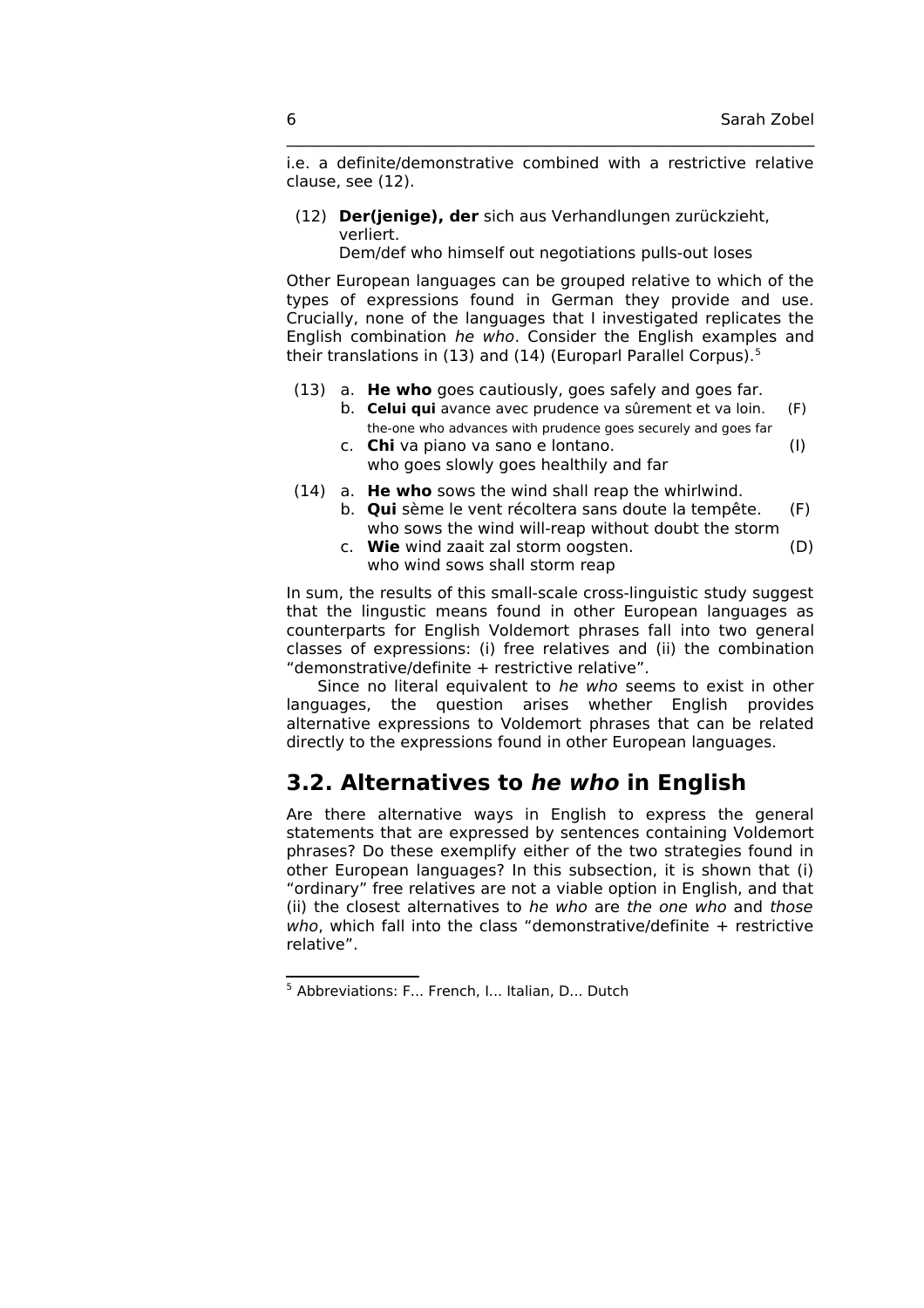The first point follows directly from the observation that in English, simple free relatives introduced by who are degraded in subject position to the point of ungrammaticality, see (15) (cf. Tredinnik 2005; Patterson & Caponigro 2014).[6](#page-6-0)

\_\_\_\_\_\_\_\_\_\_\_\_\_\_\_\_\_\_\_\_\_\_\_\_\_\_\_\_\_\_\_\_\_\_\_\_\_\_\_\_\_\_\_\_\_\_\_\_\_\_\_\_\_\_\_\_\_\_\_\_\_\_\_\_\_\_\_\_

(15) \***Who** doesn't eat breakfast will feel hungry before lunchtime. (Patterson & Caponigro 2014:1)

The only type of human-denoting free relatives that can be found in subject position are -ever free relatives, see (16).

(16) **Whoever** says so is a liar. (Tredinnik 2005:14)

The well-formed -ever free relatives can indeed be used as alternatives to Voldemort phrases. Example (17) illustrates this possibility. [7](#page-6-1)[,8](#page-6-2)

(17) a. **He who** abides in love abides in God. (NKJV) b. **Whoever** abides in love abides in God. (ESV) (1 John 4:16)

Other alternatives to he who that fall into the class "demonstrative/definite + restrictive relative" are given in Curme (1912). He notes that the combination he who feels very archaic to English native speakers, and mainly occurs in bible texts, proverbs, and other sayings. In "ordinary conversation", anyone who, everyone who, that person/man/woman/... who, or those who are used instead (Curme 1912:356).

Nowadays, he who is still found in these contexts. In younger bible translations, even a similar set of alternative variants to the one given by Curme for spoken language occur already, see (18).

- (18) a. **The one who** remains in love remains in God. (HCSB)
	- b. **Everyone who** lives in love lives in God. (ERV)
	- c. **Anyone who** leads a life of love shows that he (NIRV) is joined to God.

<span id="page-6-0"></span><sup>6</sup> Patterson & Caponigro (2014) report new experimental results that support this intuition.

<span id="page-6-1"></span><sup>7</sup> Bible verses are only used as linguistic examples to illustrate the variations found in English. No personal conviction of the author is communicated, and no offense is intended with their use.

<span id="page-6-2"></span> $8$  The examples taken from the Bible in its various English translations were taken from Bible Gateway [\(https://www.biblegateway.com\)](https://www.biblegateway.com/). Among others, the following translations were consulted: New Kind James Version (NKJV), English Standard Version (ESV), Holman Christian Standard Bible (HCSB), New International Reader's Version (NIRV), Easy-to-Read Version (ERV), Expanded Bible (EXB).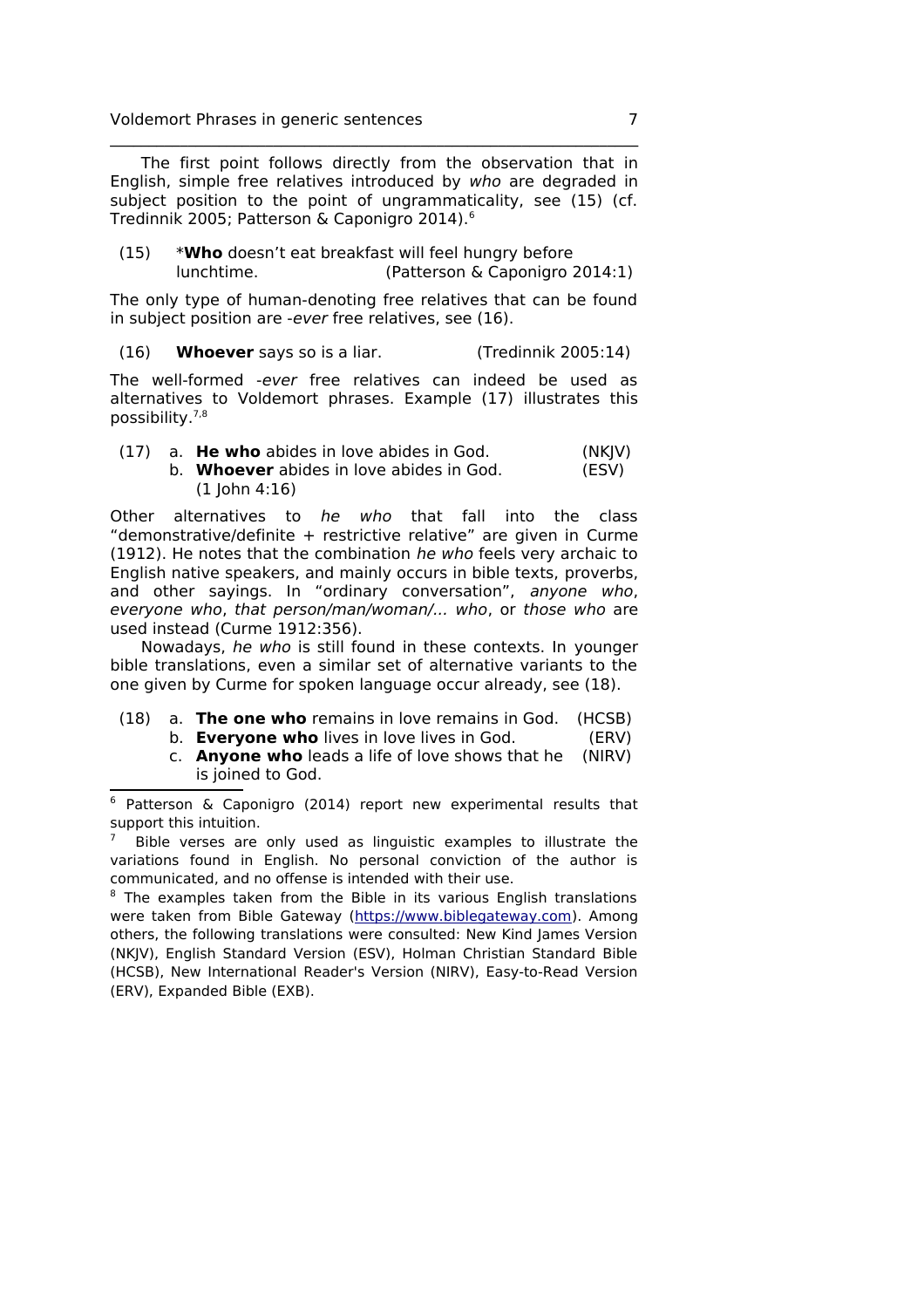#### d. **Those who** live in love live in God. (EXB)  $(1$  John  $4:16)$

\_\_\_\_\_\_\_\_\_\_\_\_\_\_\_\_\_\_\_\_\_\_\_\_\_\_\_\_\_\_\_\_\_\_\_\_\_\_\_\_\_\_\_\_\_\_\_\_\_\_\_\_\_\_\_\_\_\_\_\_\_\_\_\_\_\_\_\_

To summarize, the alternatives to Voldemort phrases found in English are (among others) -ever free relatives, as well as the one who..., everyone who..., anyone who..., and those who.... The question that arises at this point is which of these expressions is the closest to Voldemort phrases in its syntactic and semantic behavior.

One clue regarding this question is given in Curme (1912:355f), who notes that diachronically, the combination he who is the Modern English variant of Middle English he that, which patterns with other Middle English relative clause constructions that derived from Old English demonstrative based constructions, e.g. the Middle English variant of those that.<sup>[9,](#page-7-0)[10](#page-7-1)</sup> The Modern English substitution of who for that, Curme argues, was motivated by the clear restriction of who to human relative clause heads that that lacks. This proposed development of Voldemort phrases strongly suggests that they should be seen as instances of the class "demonstrative/definite + restrictive relative"—provided that their diachronic development of Voldemort phrases has any bearing on their synchronic behavior.

Hence, the variants given above that are expected to be closest to he who are the one who and those who.

### **3.3. Voldemort phrases and QVE**

The conclusion of the last subsection is further supported by the behavior of he who, the one who, and those who, on the one hand, and whoever, anyone who, and everyone who, on the other hand, with respect to quantificational variability effects (OVE) (cf. Lewis 1998 [1975], Berman 1991, Hinterwimmer 2005). In sentences that show QVE, adverbs of quantification, which are standardly used to quantify over times or situations, are used to express quantification over individuals, see (19).

<span id="page-7-0"></span> $9$  Headed relative clauses with who/which have evolved from Old English free relatives, which already contained wh-expressions, rather than the demonstrative based Old English restrictive relative clause constructions. For a recent discussion, see Truswell and Gisborne (2014).

<span id="page-7-1"></span> $10$  Anthony Kroch (p.c.) suggests that the use of he in these cases can be connected to the deficient demonstrative paradigm in Middle English. At this stage in the development, the only surviving forms of the Old English demonstratives were the neuter forms, which in Old English were only used for non-human referents. Hence, the use of the personal pronoun he could have been a suppletion strategy for generalizations about humans.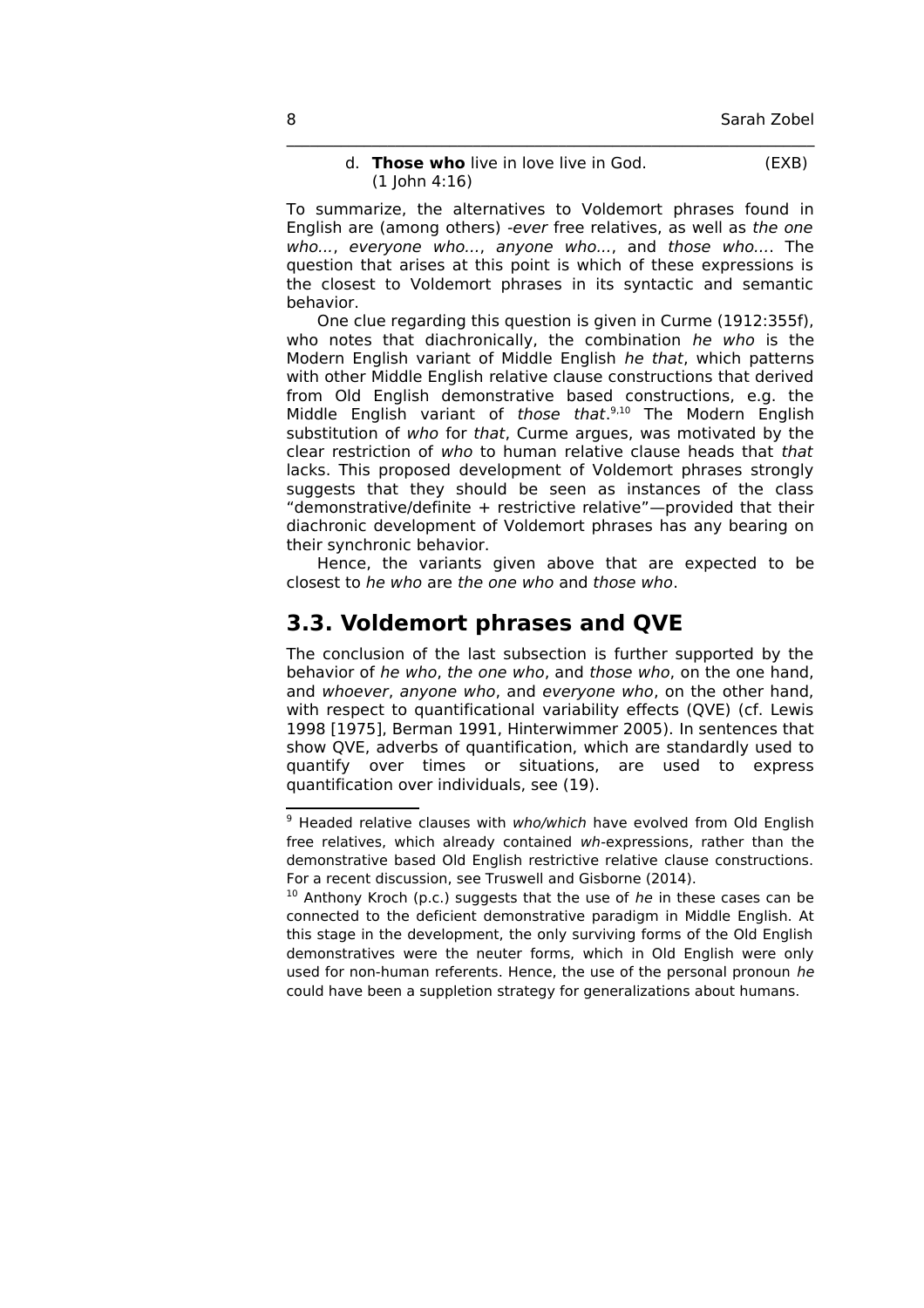(19) A quadratic equation **usually** has two different solutions. (Lewis 1998 [1975]:7)

\_\_\_\_\_\_\_\_\_\_\_\_\_\_\_\_\_\_\_\_\_\_\_\_\_\_\_\_\_\_\_\_\_\_\_\_\_\_\_\_\_\_\_\_\_\_\_\_\_\_\_\_\_\_\_\_\_\_\_\_\_\_\_\_\_\_\_\_

≈ Many quadratic equations have two different solutions. He who, the one who, and those who show QVE with adverbs of

quantification, see (20). This contrasts with -ever free relatives and anyone who (Caponigro 2003), see (21).

- (20) a. **He who** blames others is often full of blame himself. ≈ Many people who blame others are full of blame themselves.
	- b. **The one who** tells the lie is rarely the originator of the lie.

≈ Few people who tell a lie are the originators of the lie.

c. **Those who** leave are often shunned and rejected by the group.

≈ Many people who leave are shunned and rejected by the group.

- (21) a. **Whoever** comes from Southern Italy is rarely tall. ≉ Few people from Southern Italy are tall. (Caponigro 2003:156)
	- b. **Anyone who** comes from Southern Italy is rarely tall. ≉ Few people from Southern Italy are tall.

For universally quantified expressions, Hinterwimmer (2005) shows that in case they have surface scope over an adverb of quantification, no QVE arises. Hence, everyone who in subject position also does not show QVE, see (22).

(22) **Everyone who** studies in Tübingen usually loves donkey anaphora.

≉ Most people who study in Tübingen love donkey anaphora.

Apart from supporting the conclusion of Section 3.2, the observation that Voldemort phrases allow for QVE provides an important piece of evidence regarding their semantic make-up, which is picked up in Section 4.2.

To summarize this section, it was shown that Voldemort phrases are archaic expressions that are idiosyncratic for English. Their diachronic development and their QVE behavior, however, suggest that their closest modern alternatives are the one who... and those who..., which fall into the class "demonstrative/definite + restrictive relative".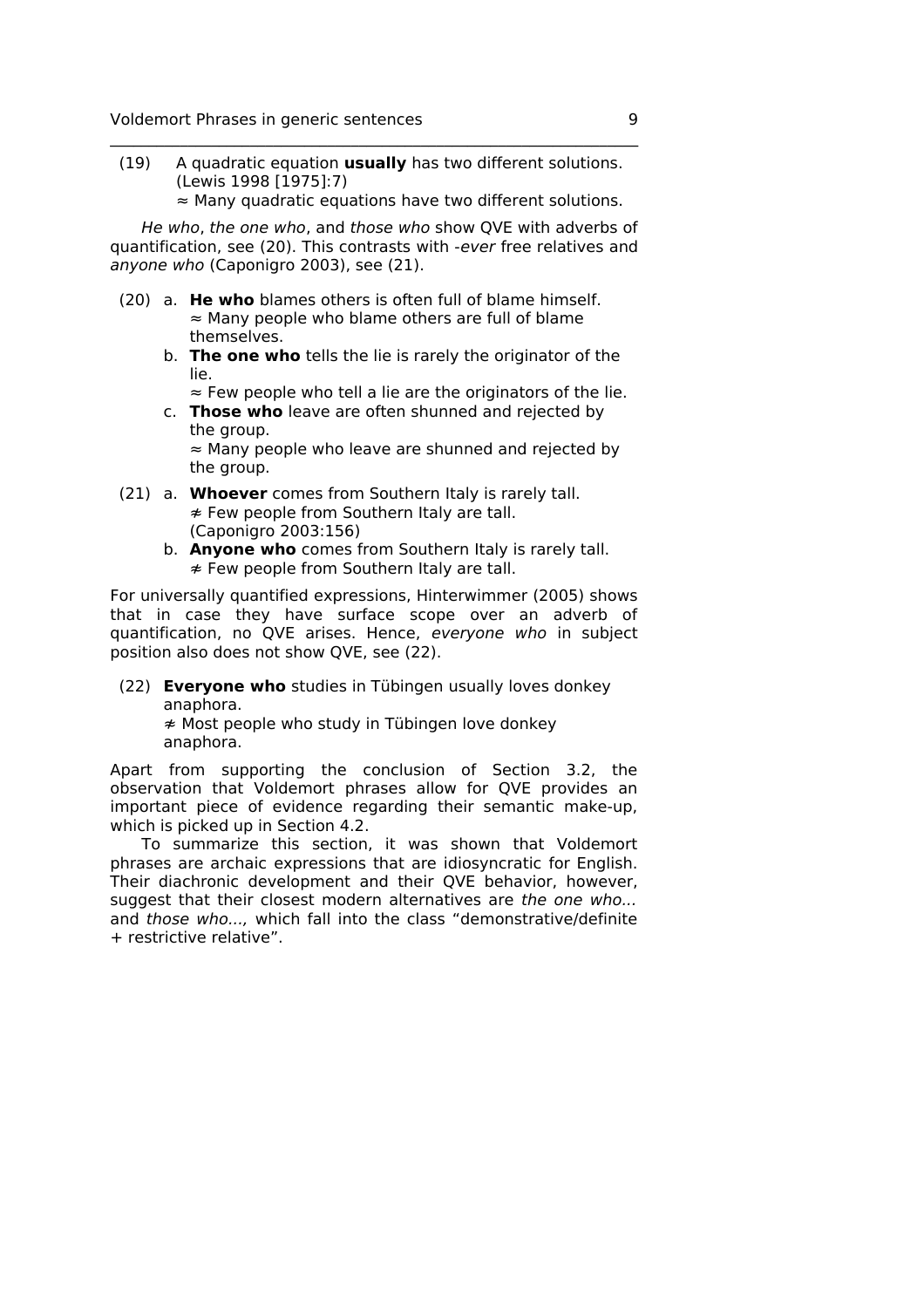## **4. Voldemort phrases in generic sentences denote kinds**

### **4.1. The central proposal and supporting observations**

\_\_\_\_\_\_\_\_\_\_\_\_\_\_\_\_\_\_\_\_\_\_\_\_\_\_\_\_\_\_\_\_\_\_\_\_\_\_\_\_\_\_\_\_\_\_\_\_\_\_\_\_\_\_\_\_\_\_\_\_\_\_\_\_\_\_\_\_

The central idea that I would like to argue for is that Voldemort phrases in generic sentences denote singular kinds.[11](#page-9-0) While this might not be the first idea that comes to mind, various observations support this claim. Before discussing these in detail, note that I do not claim that occurrences in episodic sentences like the name-like use given in the introduction are kind-denoting. For these variants, an analysis as individual-denoting expressions possibly along the lines of Elbourne (2013)—is required.

For the remainder of this paper, I adopt Elbourne's syntactic structure of Voldemort phrases in Figure 1, and the assumption that he has the denotation in  $(23).<sup>12</sup>$  $(23).<sup>12</sup>$  $(23).<sup>12</sup>$ 

(23)  $[[he]]^g = [[she]]^g = [[it]]^g = [[the]]^g =$  $λf_{\text{ce},sb}$ . λs:  $s \in D_s$  &  $\exists !x f(x)(s)=1$ .  $(x f(x)(s)=1$ (Elbourne 2013:193)

Fig. 1: Syntactic structure of Voldemort Phrases



This assumption is supported by the close correspondence in meaning between he who and the one who argued for in Section 3.

<span id="page-9-0"></span> $11$  This proposal is similar in spirit to the one given in Hinterwimmer (2008) for free relatives in generic sentences. This similarity fits one of the results of the cross-linguistic discussion in Section 3.1 that free relatives are widely used alternatives to Voldemort phrases in European languages.

<span id="page-9-1"></span> $12$  Note that this assumption is also compatible with he being a diachronically motivated suppletive for a Middle English demonstrative, since demonstratives have been analyzed as "indexical definites" (Elbourne 2008).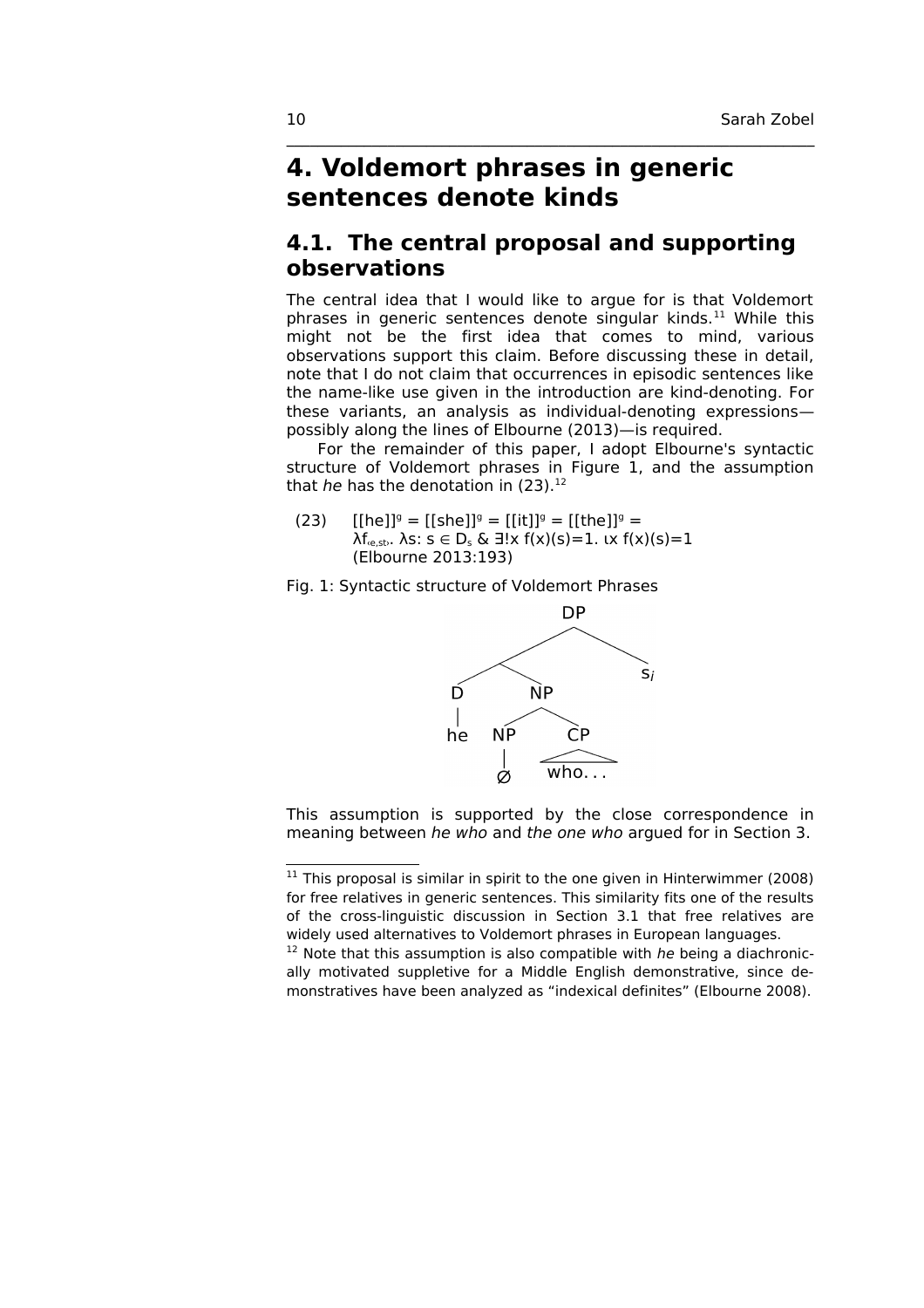Let us now turn to the supporting observations for the claim that Voldemort phrases in generic sentences denote singular kinds. The first observation concerns their contexts of use. In the literature on English kind-denoting expressions, it has been shown that given a suitable context, any English definite singular noun phrase can be used as a kind-denoting expression. This contrasts with the traditional claim that definite singular noun phrases, other than bare plurals, have to denote a "well-established" kind (cf. Krifka et al. 1995), and shows that it is too strict (cf. Dayal 1992).

\_\_\_\_\_\_\_\_\_\_\_\_\_\_\_\_\_\_\_\_\_\_\_\_\_\_\_\_\_\_\_\_\_\_\_\_\_\_\_\_\_\_\_\_\_\_\_\_\_\_\_\_\_\_\_\_\_\_\_\_\_\_\_\_\_\_\_\_

- (24) a. #The green bottle has a long neck.
	- b. Green bottles have long necks. (Dayal 2004:425)

Dayal observes that the contrast in (24) disappears if a context is introduced in which green bottles form a clear category of bottles. Based on this observation, Dayal (2004:fn30) argues that an appropriate context for definite singular kinds has to provide one or more kinds with which the kind denoted by the definite singular noun phrase is contrasted, i.e. its "contrast set". This "contrast set" can either be explicitly given or has to be easily inferable. Chierchia (1998) similarly argues that any definite singular noun phrase can denote a "natural kind" (i.e. a singular kind), as long as "sufficiently regular behavior" can be attributed to the class of entities denoted by its descriptive content. Like Dayal, he argues that pragmatic factors and world knowledge play a crucial role.

Given Dayal's and Chierchia's results, showing that generic sentences containing Voldemort phrases occur in contexts that are in line with these results provides support for the claim that the Voldemort phrases in these sentences denote singular kinds. As we have seen above, their contexts of use are constrained: they are found in older versions of the Bible and in proverbs or proverb-like generalizations.

For the Bible texts it can be observed that occurrences of Voldemort phrases are usually used in contrast with one or more other occurrences of Voldemort phrases, see (25).

(25) **The Law Concerning Violence** (Exodus 21:12–17) 12 **He who strikes a man so that he dies** shall surely be put to death.

> 13 However, if he did not lie in wait, but God delivered him into his hand, then I will appoint for you a place where he may flee.

14 But if a man acts with premeditation against his neighbor, to kill him by treachery, you shall take him from My altar, that he may die.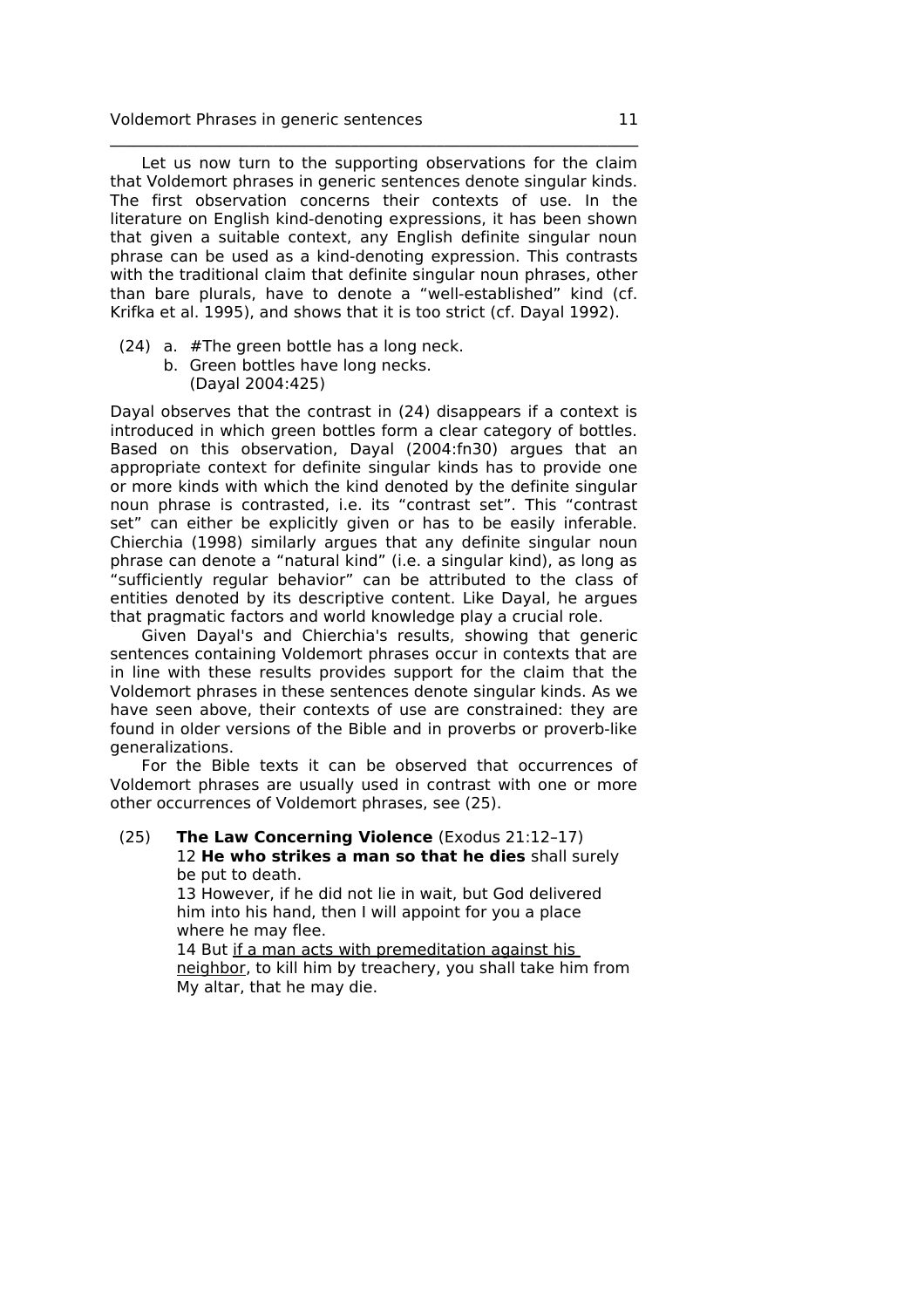15 And **he who strikes his father or his mother** shall surely be put to death. 16 He **who kidnaps a man and sells him**, or if he is found in his hand, shall surely be put to death. 17 And **he who curses his father or his mother** shall surely be put to death.

In (25), the title and the list of generic sentences provide enough context to infer a suitable taxonomy to understand the Voldemort phrases as singular kinds. Additionally, for each class of people a regularity, a common punishment, is stated.

\_\_\_\_\_\_\_\_\_\_\_\_\_\_\_\_\_\_\_\_\_\_\_\_\_\_\_\_\_\_\_\_\_\_\_\_\_\_\_\_\_\_\_\_\_\_\_\_\_\_\_\_\_\_\_\_\_\_\_\_\_\_\_\_\_\_\_\_

Proverbs and proverb-like expressions meet the pragmatic requirements in a different manner. Proverbs are conventionalized expressions that communicate an "established" generalization: a certain property can be attributed to anyone who falls into a certain class of people, which is a "natural kind" in Chierchia's sense. Similarly, non-conventionalized proverb-like expressions usually arise as generalizations from one or more specific cases that suggest a general pattern. That is, it is communicated that the relevant class of people denoted by the Voldemort phrase does in fact show "sufficiently regular behavior".

Another supporting observation is that Voldemort phrases occur in copular sentences with kind-denoting singular definite expressions, e.g. the artist in (26).

(26) **The Artist** is he who detects and applies the law from observation of the works of Genius, whether of man or Nature. (Henry David Thoreau)

Copular sentences have three possible readings: an equational, a predicational, and a specificational reading (cf. Partee 2010). In the equational and the specificational reading the expression following the copula denotes an entity (type e); in the predicational reading, a predicate (type  $\langle e, t \rangle$ ). For (26) to support the claim that Voldemort phrases in generic sentences are kind-denoting, it has to be excluded that  $(26)$  is predicational.<sup>[13](#page-11-0)</sup> To show that a copular sentence is not predicational, it has to be determined whether the expressions related by the copula are reversible, see (27).

(27) He who detects and applies the law from observation of the works of Genius, whether of man or Nature is **the Artist.**  $(=(26) \text{ reversed})$ 

In addition, naturally occurring examples that show the reverse order can be found, see (28).

<span id="page-11-0"></span> $13$  Note that singular kinds are seen as entities (type  $e$ ).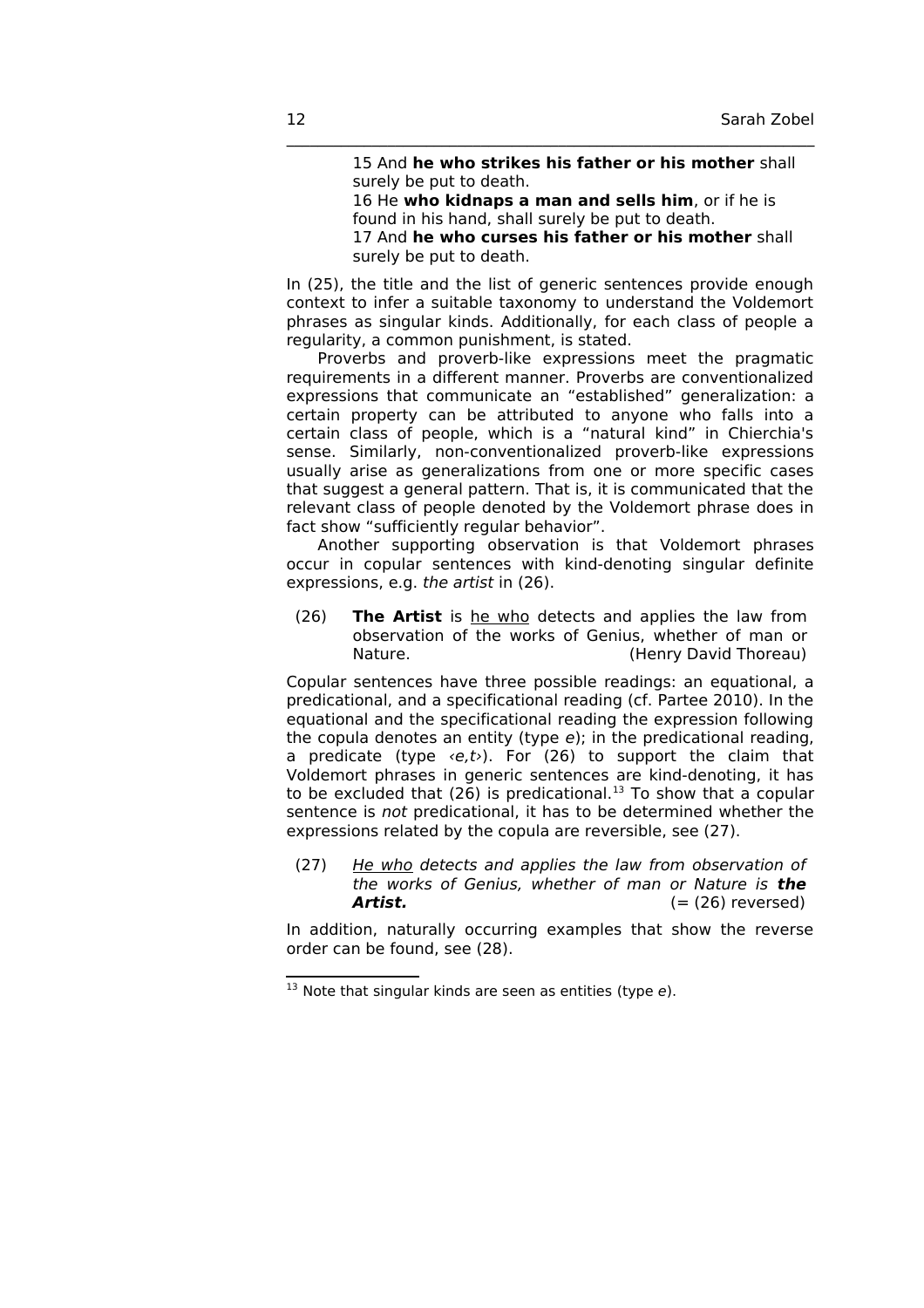| (28) | <u>He who</u> sins is <b>the slave of sin</b> . | (John 8:34) |
|------|-------------------------------------------------|-------------|

Together these observations suggest that copular sentences like (26) are equational or maybe specificational. This supports the claim that the Voldemort phrase denotes a singular kind.<sup>1</sup>

The final but crucial observation that supports the claim made in this section is the behavior of Voldemort phrases in connection with QVE, which is discussed in detail in the following subsection.

### **4.2. QVE and singular kinds**

In Section 3.3 it was shown that Voldemort phrases and their closest alternatives show QVE with adverbs of quantification. Traditionally, the ability to show QVE was seen as a sign of indefiniteness (Berman 1991). Hence, prima facie the observation that Voldemort phrases show QVE seems to be a counter-argument for the claim that they are definite descriptions denoting singular kinds. Hinterwimmer (2005), however, shows that QVE and quantificational variability-like behavior can be found with definite expressions as well. Hence in this subsection, I explore whether Hinterwimmer's (2005) account for QVE with definite singular noun phrases can be adopted/adapted for Voldemort phrases, or alternatively whether it can shed light on their contribution in generic sentences.

Hinterwimmer (2005) argues that definite singular noun phrases show quantificational variability-like effects iff

- the definite singular noun phrase bears contrastive topic intonation
- the singleton set denoted by the noun phrase in the complement of the definite determiner varies with the situations quantified over by the adverb of quantification. Crucially, the set of situations quantified over has to be characterizable by a situation predicate that observes the constraint in (29) and can be inferred from the context.
- (29) Each situation characterized by the situation predicate can plausibly be assumed to contain exactly one individual for the class of individuals described by the definite singular noun phrase and for each of its topic alternatives.

<span id="page-12-0"></span><sup>&</sup>lt;sup>14</sup> Since individual-denoting definite descriptions can undergo a type shift and be interpreted as expressions of type  $\langle e, t \rangle$  (cf. Partee 2010), this might not be a particularly strong argument.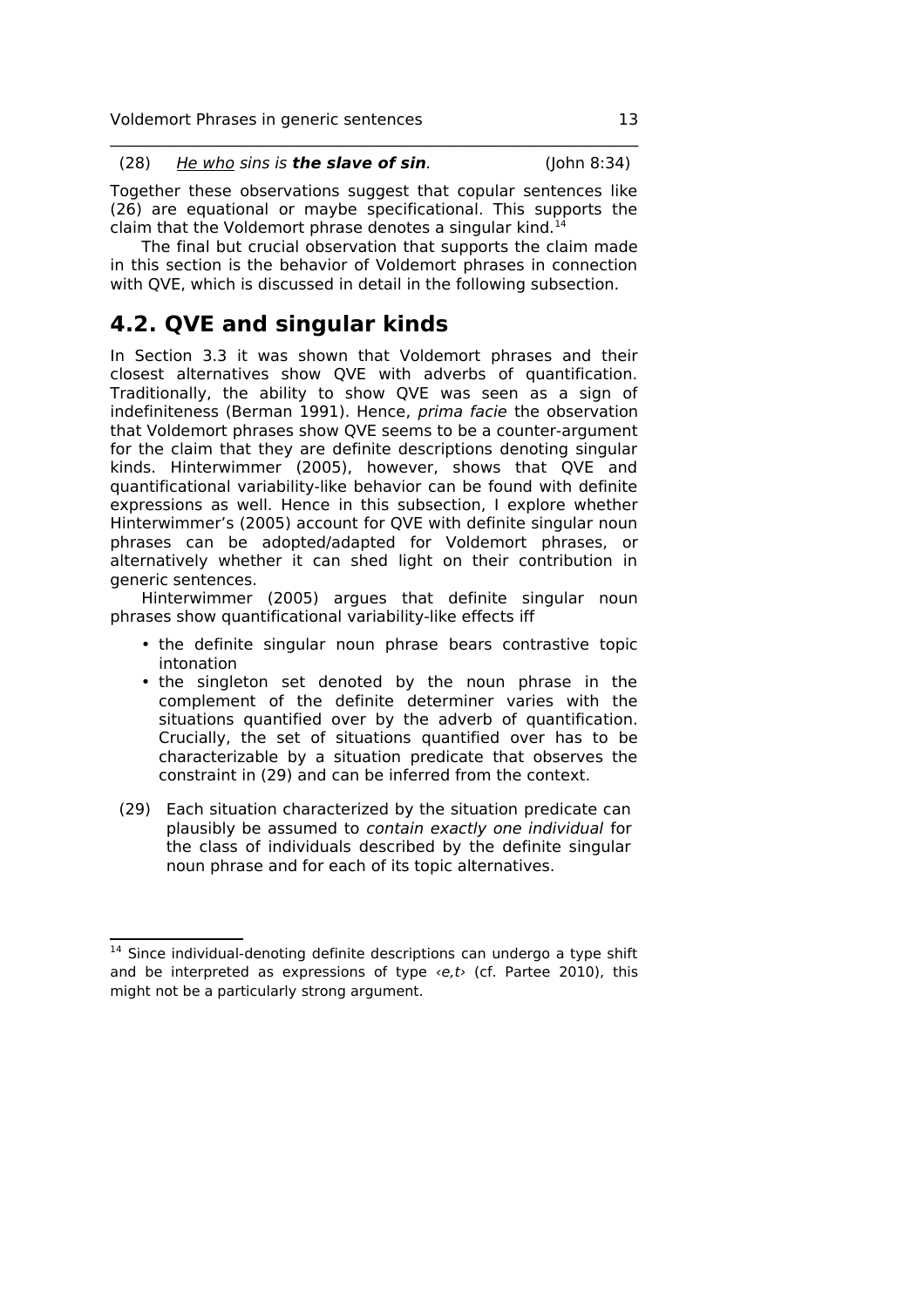The examples in (30-b) and (31-b) illustrate these requirements. The contrastive topic marking of bride and piano-player, as well as normal sentential stress are indicated by upper case marking.

\_\_\_\_\_\_\_\_\_\_\_\_\_\_\_\_\_\_\_\_\_\_\_\_\_\_\_\_\_\_\_\_\_\_\_\_\_\_\_\_\_\_\_\_\_\_\_\_\_\_\_\_\_\_\_\_\_\_\_\_\_\_\_\_\_\_\_\_

- (30) a. The BRIDE usually wears a lovely DRESS.
	- b. Mary loves weddings. The BRIDE usually wears a lovely DRESS.
	- c. Mary loves weddings. #The bride usually wears a lovely DRESS.
		- (Hinterwimmer 2005:111)
- (31) a. #The PIANO-player usually is INTELLIGENT.
	- b. I love going to jazz concerts. The PIANO-player usually is INTELLIGENT.
	- c. I love going to jazz concerts. #The piano-player usually is INTELLIGENT.
		- (Hinterwimmer 2005:111)

For examples (30-c) and (31-c), in which the complement of the definite determiner does not bear contrastive topic intonation, it is understood that the denotation of the definite singular noun phrase is fixed, i.e. that a single unique referent is given independently. This effectively blocks QVE. Examples (30-a) and (31-a), in which the sentences are presented without a context, show that whether a suitable situation predicate is inferable depends on world knowledge: while there is a strong association between unique brides and their weddings, unique piano-players are not commonly associated with one single, specific type of situation.

While Hinterwimmer (2005) convincingly argues that his analysis captures the quantificational variability-like effects of definite singular noun phrases, his solution cannot be adopted to account for QVE with Voldemort phrases, see (32) (repeats (20-a)).

(32) He who blames others is **often** full of blame himself.

None of the examples of QVE with Voldemort phrases observe Hinterwimmer's restrictions: (i) the Voldemort phrase does not bear contrastive topic intonation, and (ii) no class of situations containing single, unique individuals described by the Voldemort phrase has to be inferred for the sentence to be understood.

One possibility to account for why Voldemort phrases do not have to bear contrastive topic stress is to assume that the relative clause suffices to generate alternative classes of individuals. It has been observed that restrictive modification implicates the existence of individuals that are not members of the restricted set (cf. Partee 1975). For instance, a person who blames others implicates that there are people who do not blame others.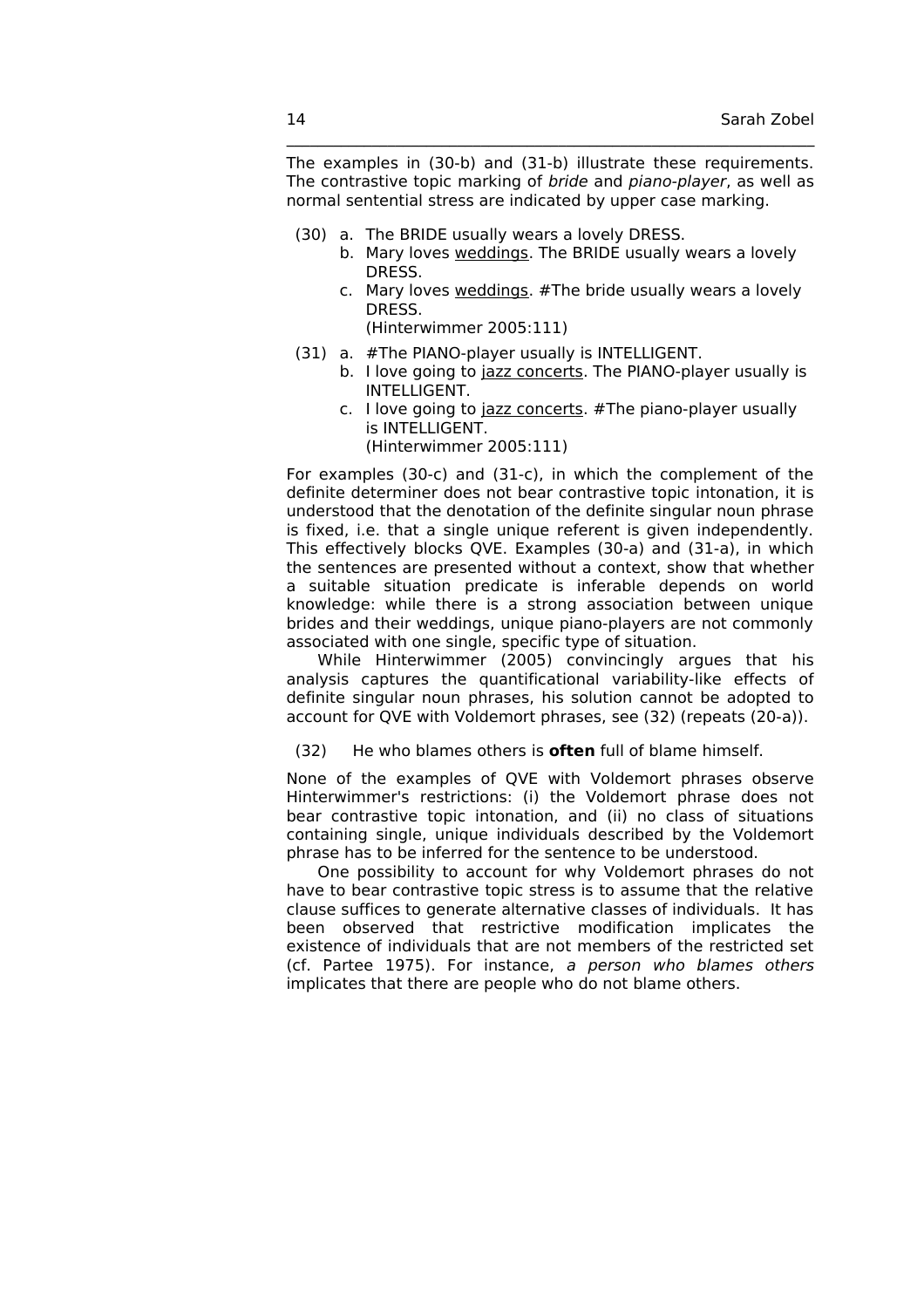While this is an important observation, the presence of a restrictive relative clause alone does not suffice to meet Hinterwimmer's second requirement: to infer a situation predicate observing the constraint in (29). For instance, which type of situation contains one person who blames others and one person who does not? Since (32) also does not need an introductory sentence/context to be understood, the QVE found with Voldemort phrases seems to be of a different kind than that described by Hinterwimmer for definite singular noun phrases.

\_\_\_\_\_\_\_\_\_\_\_\_\_\_\_\_\_\_\_\_\_\_\_\_\_\_\_\_\_\_\_\_\_\_\_\_\_\_\_\_\_\_\_\_\_\_\_\_\_\_\_\_\_\_\_\_\_\_\_\_\_\_\_\_\_\_\_\_

While this result at first seems to be a counter-argument against the assumption that Voldemort phrases are singular definite descriptions, I argue to view it differently: Even though Voldemort phrases that show QVE are definite singular DPs, they do not have the same denotation as ordinary, individual-denoting definite singular noun phrases. They denote singular kinds.

But why should simple definite singular noun phrases be individual-denoting expressions relative to QVE, but Voldemort phrases be kind-denoting? What makes Voldemort phrases special?

The following examples show that in fact Voldemort phrases are not special: (33) provides examples of QVE with simple kinddenoting definite singular noun phrases.

- (33) a. Ancient Malagasy legend states that the aye-aye is a symbol of death, and is viewed as a bad omen by many natives. Due to this unfortunate bad press, **the ayeaye** is **often** killed on sight by superstitious locals. ≈ Many aye-ayes are killed on sight by superstitious locals.
	- b. Despite being endangered and protected, **the green sea turtle** is **often** killed in Costa Rica for its meat and eggs.

≈ Many green sea turtles are killed in Costa Rica for their meat and eggs.

Neither (33-a) nor (33-b) can be analyzed as proposed in Hinterwimmer (2005). In fact, the same question arises as for (32): Which kind of situation involves single aye-ayes or single green sea turtles? For (33-a), one possibility would be to assume that the type of situations that is quantified over are meetings of a superstitious local with a single aye-aye. But what should be the case for situations in which a superstitious local meets two or more aye-ayes? These situations seem to be as relevant as meetings with single aye-ayes; it would be implausible to assume that superstitious locals kill aye-ayes only when they meet a single one, but ignore groups.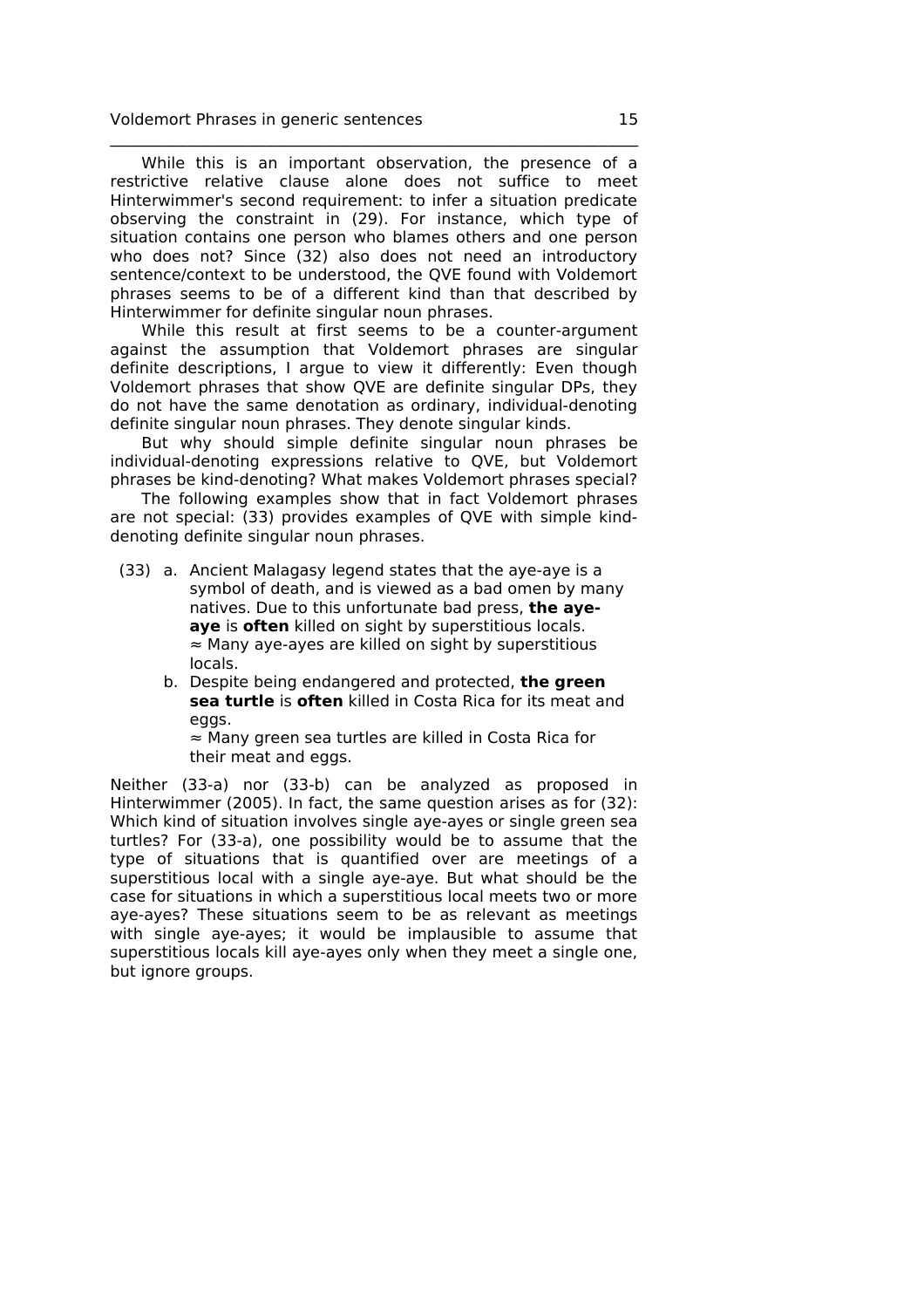Note that Hinterwimmer's account cannot be generalized to capture these situations: if the account were to allow meetings between locals and more than one aye-aye to be treated as a sum of situations of a local meeting a single aye-aye, Hinterwimmer's account would be trivialized.[15](#page-15-0)

\_\_\_\_\_\_\_\_\_\_\_\_\_\_\_\_\_\_\_\_\_\_\_\_\_\_\_\_\_\_\_\_\_\_\_\_\_\_\_\_\_\_\_\_\_\_\_\_\_\_\_\_\_\_\_\_\_\_\_\_\_\_\_\_\_\_\_\_

Given the well-formedness of (33-a) and (33-b), the uncertainty regarding the task of naming the sets of situations involved in (33) (which Hinterwimmer predicts to be easily inferable) is another indication that the singular definite descriptions in (33) are not individual-denoting: (33) expresses QVE over instances of kinds.

To sum up Section 4, three pieces of supporting evidence were given for the claim that Voldemort phrases in generic sentences denote singular kinds: (i) their contexts of use, (ii) the use of Voldemort phrases in copular sentences, and (iii) QVE with definite singular noun phrases that are not individual-denoting.

## **5. The formal proposal: Voldemort phrases as singular kinds**

In this section, I put forth my formal proposal for the semantic contribution of Voldemort phrases in generic sentences. The proposal is based nearly exclusively on Dayal's (2004) account for definite singular noun phrases.

Dayal (2004) assumes that the source of the kind/individual ambiguity for definite singular noun phrases is the common noun: it can either denote a property of individuals, or one of kindentities. Irrespective of which type of property the noun contributes, the definite determiner picks out the contextually unique entity from the denotation of its complement. That is, a definite singular noun phrase either denotes the unique individual, or the unique kind-entity denoted by its nominal complement.

For a noun phrase to denote a property of kind-entities, its regular denotation undergoes a shifting process: the denotation is shifted from a set of individuals to a singleton set of kind-entities, see (34-b) for the dodo in (34-a).

- (34) a. The dodo is extinct.
	- b.  $[\lambda x.dodo(x)] \Rightarrow [\lambda X.DODO(X)]$

<span id="page-15-0"></span><sup>&</sup>lt;sup>15</sup> This change would predict (i) to be acceptable, since each flower-shop situation can be divided into parts containing a single flower (and other unique objects that occur in a flower shop).

<sup>(</sup>i) ??Peter loves flower shops: the FLOWER usually smells NICE.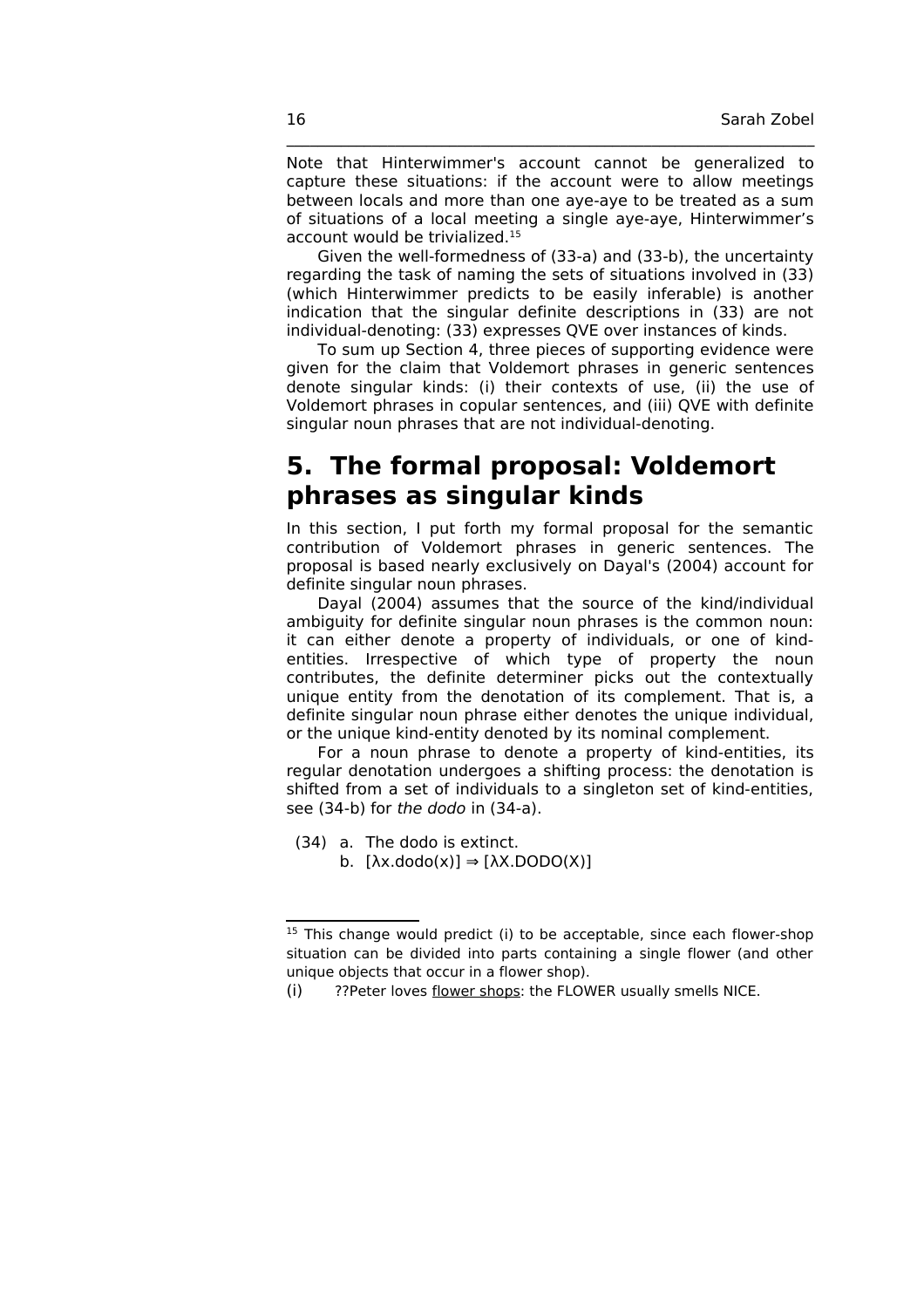Given the discussion in Section 4.1, this shift is only licensed, if a suitable "contrast set" can be inferred. For dodo, for instance, the set that is inferred might contain other kinds of animals.

\_\_\_\_\_\_\_\_\_\_\_\_\_\_\_\_\_\_\_\_\_\_\_\_\_\_\_\_\_\_\_\_\_\_\_\_\_\_\_\_\_\_\_\_\_\_\_\_\_\_\_\_\_\_\_\_\_\_\_\_\_\_\_\_\_\_\_\_

The final step to derive the semantic contribution of the dodo in (34-a) is to combine the result of the shift in (34-b) with the regular definite singular determiner. The result is given in (35).

(35) ιX[DODO(X)]

Note that kind-denoting singular definite noun phrases are grammatically atomic, but in a certain sense semantically plural since it is always possible to access the instantiations of a kind. For instance, if a kind-denoting definite singular noun phrase combines with an object-level predicate, the result is a characterizing sentence that expresses a generalization about the members of the kind-entity (cf. Krifka et al. 1995, Chierchia 1998). To capture this connection between a kind and its members, Chierchia (1998) introduces a member-of relation, which I formalize as in (36).

(36) Chierchia's (1998) member-of relation: λy.λX.λs.[member-of(y, X, s)]

The *member-of relation* holds between an individual  $y$  and a kind  $X$ in a situation  $s$  iff  $y$  instantiates  $X$  in  $s$ , i.e. iff the property of individuals at the core of  $X$  is true of  $y$  in  $s$ . Chierchia's member-of relation can be adopted in Dayal's system to formalize generalizations about members of a kind. Consider (37).

- (37) a. The tiger roars.
	- b. Gen x,s [member-of(x,lY[TIGER(Y)],s)  $\Lambda$  C(x,s)][roar(x,s)]

Let us now return to the formal proposal for Voldemort phrases in generic sentences. As stated in Section 4.1, I follow Elbourne (2013) in assuming that third person singular pronouns are phonological variants of the definite determiner which combine with an NP that contains an empty noun which is modified by a relative clause (RC). Since who is restricted to humans, I assume that the empty noun is interpreted as person or human. The resulting denotation of the NP is as given in  $(38)^{16}$  $(38)^{16}$  $(38)^{16}$ 

(38) [[NP]]<sup> $\circ \sim$ </sup>  $\lambda x.\lambda s.x$  is a person in s & RC(x)(s)

<span id="page-16-0"></span><sup>&</sup>lt;sup>16</sup> Panagiotidis (2003) argues that the empty noun found in pronouns is identical to the common noun one, which he argues has no descriptive content. This matches the assumption made for the empty noun, as well as the observation that the one who... is a close alternative to he who....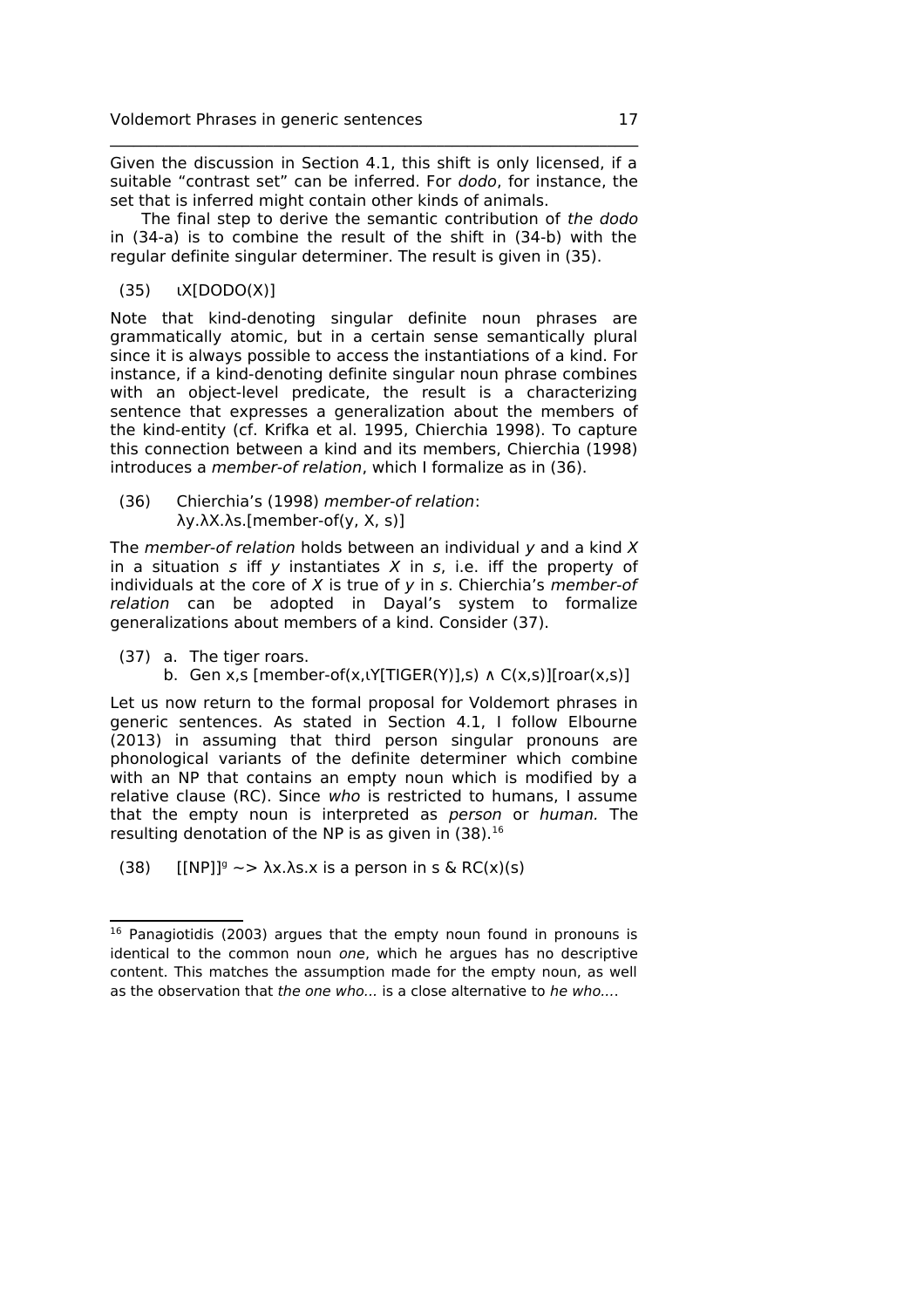Since this NP denotes a set of individuals, Dayal's shift from a set of individuals to a singleton set of kinds may be applied, see (39).

\_\_\_\_\_\_\_\_\_\_\_\_\_\_\_\_\_\_\_\_\_\_\_\_\_\_\_\_\_\_\_\_\_\_\_\_\_\_\_\_\_\_\_\_\_\_\_\_\_\_\_\_\_\_\_\_\_\_\_\_\_\_\_\_\_\_\_\_

(39)  $\lambda x.\lambda s.x$  is a person in s & RC(x)(s)  $\Rightarrow$  λX.λs. PERSON-WHO-RC(X)

Recall that the descriptive content contributed by the relative clause is the crucial ingredient that licenses this shift. The (inferred) descriptive content of the phonologically empty noun phrase alone would not suffice to infer the necessary "contrast set".

After applying the shifting process, the result in (39) can combine with the meaning of he to yield (40).

(40)  $\lambda$ s: s  $\in$  D<sub>s</sub> &  $\exists!$  X[PERSON-WHO-RC(X)].

ιX[PERSON-WHO-RC(X)]

Next, (40) combines with  $s_i$ . The value of this situation variable has to be assigned contextually in such a way that the uniqueness presupposition is observed, i.e. that the set of kinds denoted by the complement is a singular set in the situation assigned to  $s_i$ . I, however, assume that the shifting process applied in (39) results in a situation-independent property of kinds. This is motivated by the consideration that "which type of kind" a kind-entity is, is independent of particular situations. Hence,  $s_i$  can be set to any arbitrary situation by the variable assignment  $g$ . The result of (40) combining with  $s_i$  is given in (41-a) modulo presupposed content. This can be further simplified to (41-b), the final representation of Voldemort phrases in generic sentences.

(41) a.  $[\lambda s \cdot \lambda [PERSON-WHO-RC(X)]](q(s_i))$ b. ιX[PERSON-WHO-RC(X)]

Since in most generic sentences Voldemort phrases combine with object-level predicates—see (42)—Chierchia's member-of relation given in (36) needs to be employed to derive their truth-conditional content.

- (42) a. He who pays the piper **calls the tune**.
	- b. He who goes cautiously, **goes safely and goes far**.

In analogy to (37), the final formalizations for the sentences in (42) are given in (43).

- (43) a. Gen y,s [member-of(y, ιX[PERSON-WHO-PAYS-THE-PIPER(X)], s)  $\Lambda$  C(x,s)] [calls-the-tune(y, s)]
	- b. Gen y,s [member-of(y, ιX[PERSON-WHO-GOES-CAUTIOUSLY $(X)$ ], s)  $\Lambda$  C $(X, S)$ ] [goes-safely $(y, s)$ ]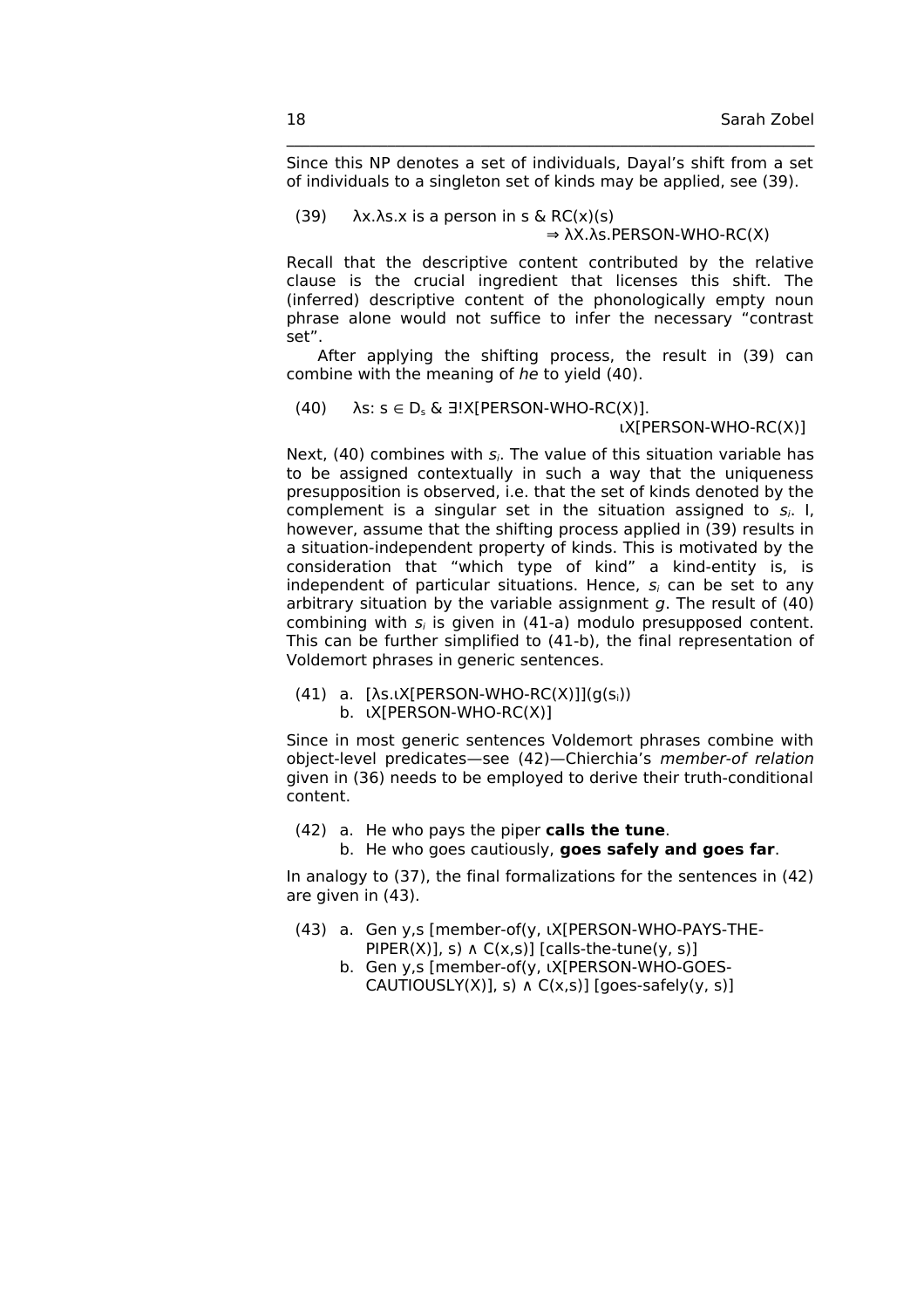For the semantic contribution of the covert generic operator Gen, it is standardly assumed that it relates two properties similarly to the overt adverbs of quantification usually and normally (cf. Krifka et al. 1995, Mari et al. 2013). Hence, the two representations in (43) can be paraphrased as in (44).

\_\_\_\_\_\_\_\_\_\_\_\_\_\_\_\_\_\_\_\_\_\_\_\_\_\_\_\_\_\_\_\_\_\_\_\_\_\_\_\_\_\_\_\_\_\_\_\_\_\_\_\_\_\_\_\_\_\_\_\_\_\_\_\_\_\_\_\_

- (44) a. For all normal members of the kind PERSON WHO PAYS THE PIPER and all normal situations that contain a member of this kind, it is the case that the member of the kind calls the tune.
	- b. For all normal members of the kind PERSON WHO GOES CAUTIOUSLY and all normal situations that contain a member of this kind, it is the case that the member of the kind goes safely and goes far.

### **6. Conclusion**

The main results of this paper regarding Voldemort phrases in generic sentences are the following: These sentences convey a statement about a certain class of people in general. This interpretation is not the result of an impersonal use of third person singular he, though. I argue that it arises from generic quantification over the members of a singular kind which is contributed by the Voldemort phrase in its entirety. This idea, as well as its formal implementation proposed in Section 5, capture that sentences containing "bare" third person singular pronouns cannot express statements about people in general—the relative clause is a crucial ingredient.

Cross-linguistically, it was shown that the use of Voldemort phrases in generic sentences is an idiosyncrasy of English, and that other European languages employ either free relatives or a definite/demonstrative pronoun modified by a restrictive relative clause to express the same general statements.

## **7. References**

Berman, Stephen (1991). The semantics of Open Sentences. PhD thesis, University of Massachusetts, Amherst.

- Caponigro, Ivano (2003). Free Not to Ask: On the Semantics of Free Relatives and Wh-words Cross-linguistically. Doctoral Dissertation, University of California, Los Angeles.
- Chierchia, Gennaro (1998). Reference to Kinds Across Languages. Natural Language Semantics 6, 339–405.
- Curme, G. O. (1912). A History of English Relative Constructions. Journal of English and Germanic Philology 11, 355–380.